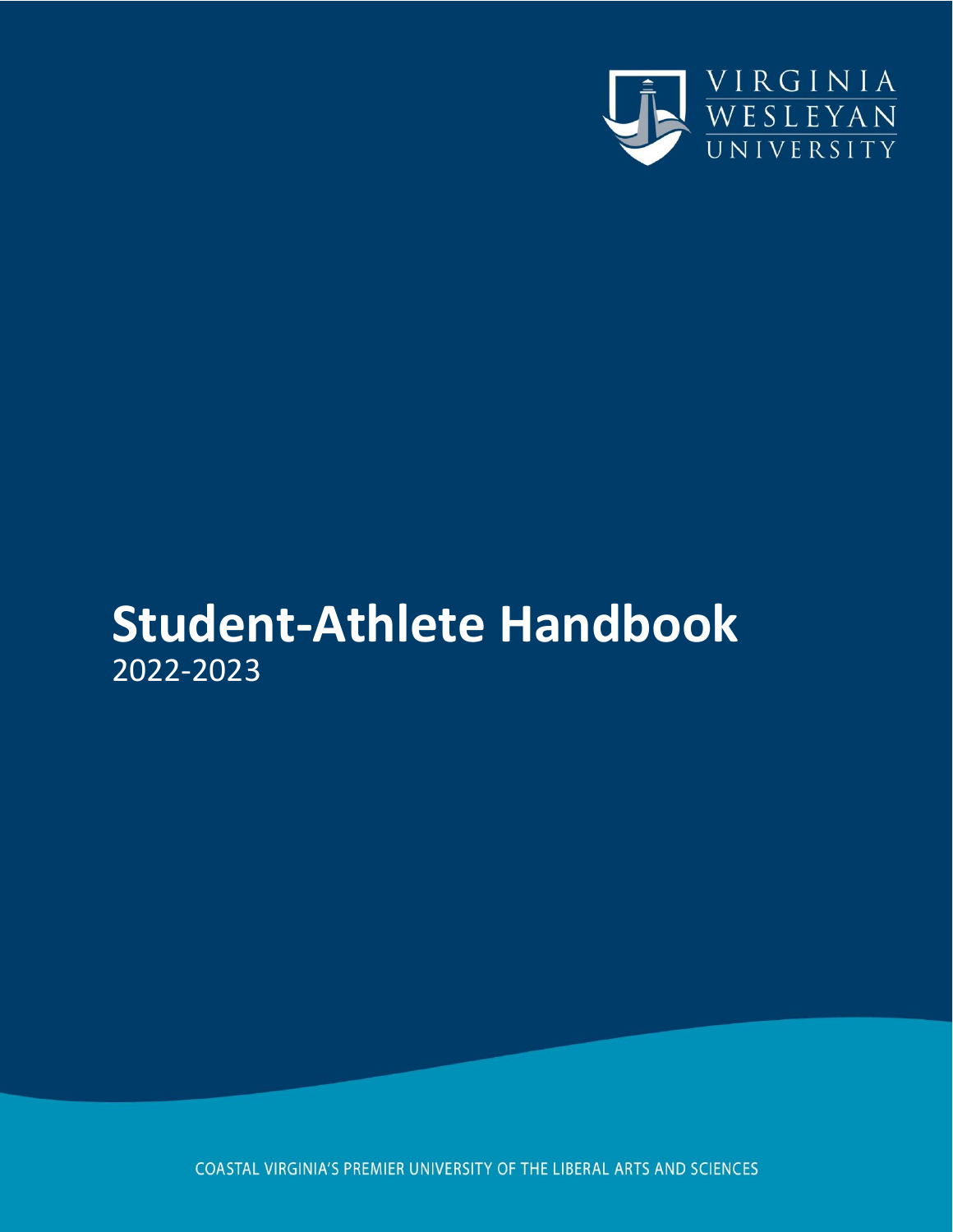

## **TABLE OF CONTENTS**

Mission and Philosophy Virginia Wesleyan University Mission NCAA Philosophy VWU Intercollegiate Athletics Mission [Athletics Staff Directory](#page-13-0) Academic Support Program, Requirements and Eligibility Scheduling Guidelines for Academics and Athletics Conflicts [Academic Support Services](#page-5-0) [Faculty Team Advisors](#page-6-0) Program [Student-Athlete Academic Requirements](#page-14-0) Athletic [Eligibility](#page-8-0)  [Name,](#page-13-0) Image and Likeness (NIL) Policy [Student Athlete Expectations and Responsibilities](#page-13-0) [Campus Citizenship](#page-13-0) Hosting Prospective Students [Social Media and Hazing](#page-14-0) [Celebrating Our Successes](#page-16-0) [Student Athlete Advisory Committee \(SAAC\)](#page-17-0) [President's List and Dean's List Award Recognition Events](#page-18-0) [Chi Alpha Sigma](#page-18-1) Honor Society [Athletic Training/Sports Medicine](#page-18-2) Drug and Alcohol Policies Alcohol Policy Statement Drug Policy Statement

2021-22 NCAA Banned Substances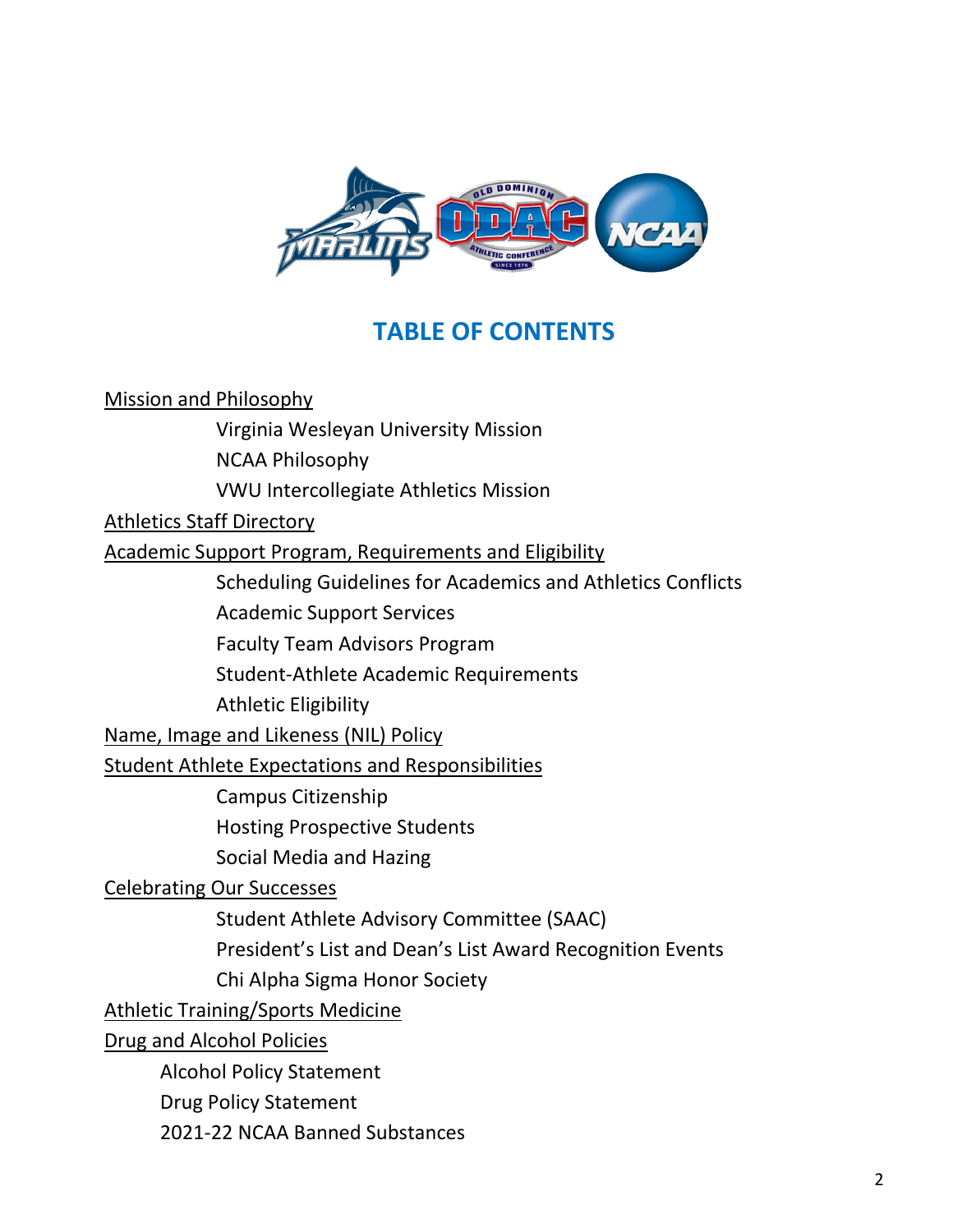## **MISSION AND PHILOSOPHY**

### **Virginia Wesleyan University Mission**

An inclusive community dedicated to scholarship and service grounded in the liberal arts and sciences, Virginia Wesleyan University inspires students to build meaningful lives through engagement in Coastal Virginia's dynamic metropolitan region, the nation, and the world.

### **NCAA Philosophy**

Colleges and universities in Division III place the highest priority on the overall quality of the educational experience and on the successful completion of all students' academic programs. They seek to establish and maintain an environment in which a student athlete's athletics activities are conducted as an integral part of the student-athlete's educational experience, and an environment that values cultural diversity and gender equity among their student-athletes and athletics staff. To achieve this end, Division III institutions:

Expect that institutional presidents and chancellors have the ultimate responsibility and final authority for the conduct of the intercollegiate athletics program at the institutional, conference and national governance levels;

Place special importance on the impact of athletics on the participants rather than on the spectators and place greater emphasis on the internal constituency (e.g., students, alumni, institutional personnel) than on the general public and its entertainment needs;

Shall not award financial aid to any student on the basis of athletics leadership, ability, participation or performance;

Primarily focus on intercollegiate athletics as a four-year, undergraduate experience;

Encourage the development of sportsmanship and positive societal attitudes in all constituents, including student-athletes, coaches, administrative personnel and spectators;

Encourage participation by maximizing the number and variety of sport offerings for their students through broad-based athletics programs;

Assure that the actions of coaches and administrators exhibit fairness, openness and honesty in their relationships with student-athletes;

Assure that athletics participants are not treated differently from other members of the student body;

Assure that student-athletes are supported in their efforts to meaningfully participate in nonathletic pursuits to enhance their overall educational experience;

Assure that athletics programs support the institution's educational mission by financing, staffing and controlling the programs through the same general procedures as other departments of the institution. Further, the administration of an institution's athletics program (e.g., hiring, compensation, professional development, certification of coaches) should be integrated into the campus culture and educational mission;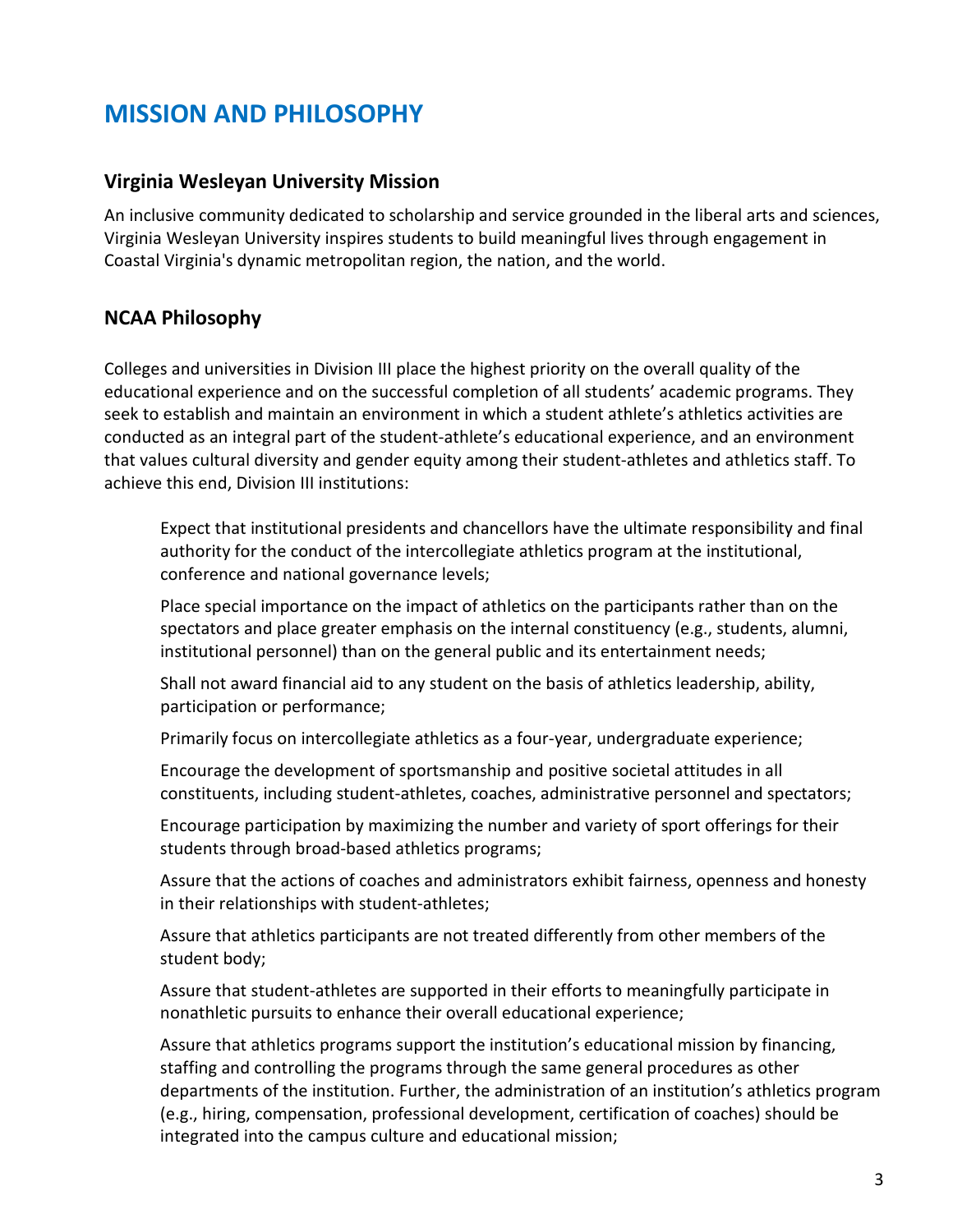Assure that athletics recruitment complies with established institutional policies and procedures applicable to the admission process;

Exercise institutional and/or conference autonomy in the establishment of initial and continuing eligibility standards for student athletes;

Assure that academic performance of student-athletes is, at a minimum, consistent with that of the general student body;

Assure that admission policies for student-athletes comply with policies and procedures applicable to the general student body;

Provide equitable athletics opportunities for males and females and give equal emphasis to men's and women's sports;

Support ethnic and gender diversity for all constituents;

Give primary emphasis to regional in-season competition and conference championships; and

Support student-athletes in their efforts to reach high levels of athletics performance, which may include opportunities for participation in national championships, by providing all teams with adequate facilities, competent coaching and appropriate competitive opportunities.

The purpose of the NCAA is to assist its members in developing the basis for consistent, equitable competition while minimizing infringement on the freedom of individual institutions to determine their own special objectives and programs. The above statement articulates principles that represent a commitment to Division III membership and shall serve as a guide for the preparation of legislation by the division and for planning and implementation of programs by institutions and conferences.

### **Intercollegiate Athletics Mission**

VWU intercollegiate athletics provides our diverse student-body a broad-based, highly competitive experience from our student centered and gender equitable athletics programs. Through life enriching and integrated experiences, student-athletes are provided an ethical and sportsmanship driven training ground for personal growth that supports the mission of the University.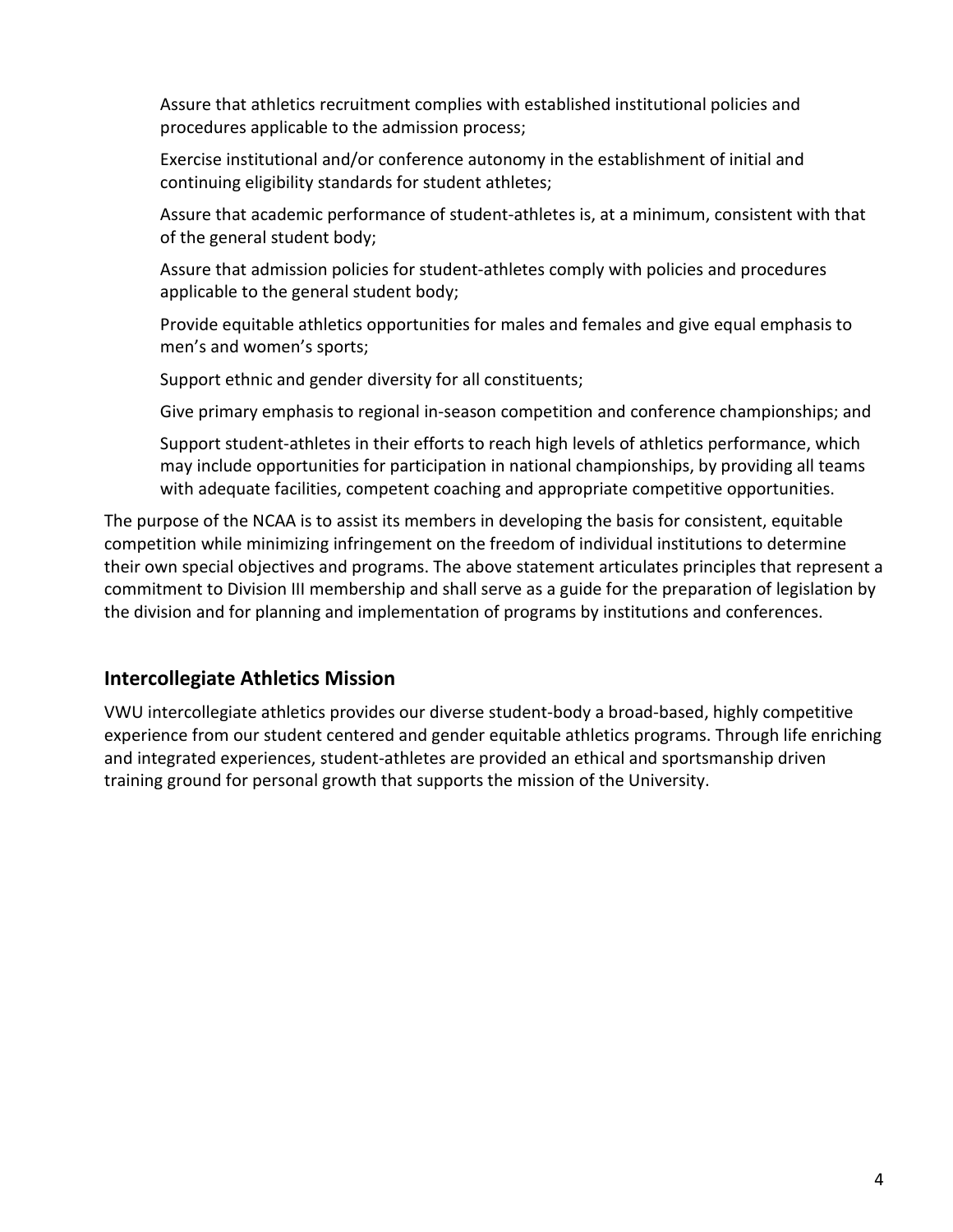## **2022-23 ATHLETICS STAFF DIRECTORY**

**Executive Director of Intercollegiate Athletics** Andrea Hoover-Erbig **Associate Director of Intercollegiate Athletics** Jeff Bowers **Assistant Director of Intercollegiate Athletics for Advancement** Brandon Elliott **Senior Woman Administrator** Liz Hudy **Director of Athletic Communications** Alysse Scripter **Head Athletic Trainer** Carly Laidlaw **Administrative Assistant/Business Manager**  Trish Doherty **NCAA Faculty Athletic Representatives** Dr. Larry Hultgren and Dr. Jill Sturts

#### **For a Complete List of Athletic Department Staff, Please Visit:**

<https://www.vwu.edu/marlin-directory.php?dept=ATH>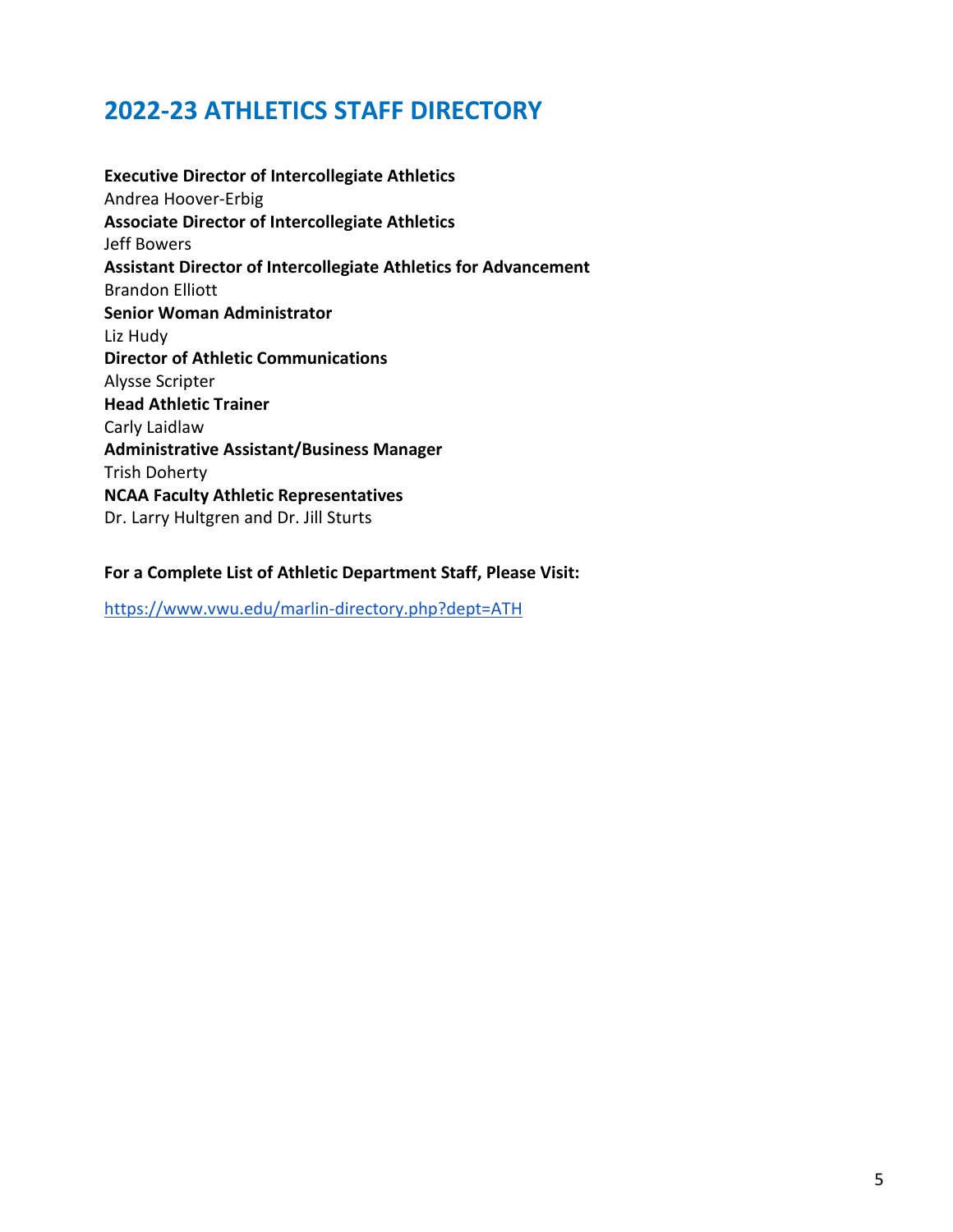## **ACADEMIC SUPPORT PROGRAM, REQUIREMENTS AND ELIGIBILITY**

### **Scheduling Guidelines for Academics and Athletics Conflicts**

- 1. Class attendance is expected of all students. Students who are participating in intercollegiate athletics may not miss class, seminar, or lab for practice.
- 2. Students who have a conflict between an athletic contest and a required academic activity, such as a class meeting or a lecture, should discuss it with their coach and professor as soon as possible, preferably during the first week of the semester and certainly in advance of the conflict. IF a mutually agreeable understanding is not reached, students must be mindful of the primacy of academics at VWU. Students should understand that acceptable arrangements might not be feasible for all classes, particularly seminars and laboratories.
- 3. Students should take their schedule of athletic contests into account as they plan their class schedules and should discuss this with their academic advisors. Students should provide coaches with a copy of their academic schedules/syllabi and inform them promptly, of any changes.
- 4. Coaches should make every effort to schedule practices and contests to avoid conflict with classes and should refer to their students' academic schedules to minimize conflicts. Coaches should ensure students do not miss classes for practice and should encourage students to work out possible conflicts between classes and contests as early as possible.
- 5. Faculty should provide a complete description of scheduling requirements to their classes early each semester (preferably before registration or during the first week of classes); faculty and coaches alike should work with students to resolve contest-related conflicts.
- 6. Coaches and faculty alike should avoid last-minute scheduling changes whenever possible, and faculty are asked to avoid scheduling extraordinary class meetings. Where possible, extraordinary sessions should be voluntary or offered with a choice of sections to attend. When a schedule is changed after students have arranged their commitments, it is important for the faculty member or coach to be flexible.
- <span id="page-5-0"></span>7. Normally classes will end each day by 4:15 p.m. (2 p.m. on Fridays). Seminars, however, will often extend beyond 4:15 p.m. Afternoon laboratories are usually scheduled until 4:15 or 4:30 p.m., and students who encounter difficulties completing a lab may need to stay later than the scheduled time. Students in all cases are expected to keep to their academic commitments and attend practices thereafter.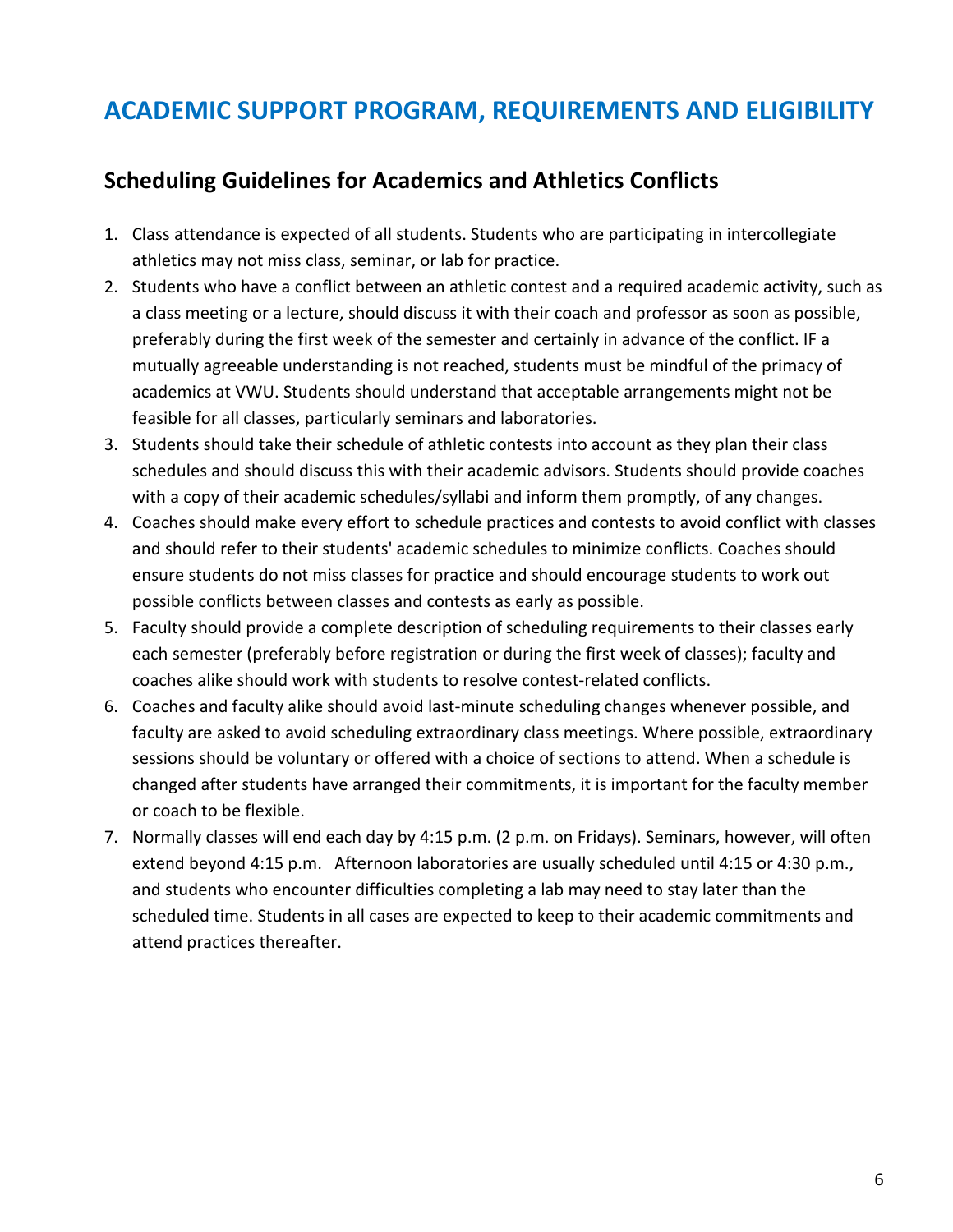### **Academic Support Services**

#### **The Learning Center**

Located on the second floor of Clarke Hall, the Learning Center supports students' success and houses staff and student services. Services offered include the following:

#### **Subject Tutoring**

Individual and group tutoring is available for most subjects and courses. Subject Tutors are student peers who have excelled in the courses in which they tutor and who have been hired for their content expertise and ability to explain relevant concepts to others.

#### **Writing Tutoring**

Students seeking help with any writing assignment are tutored by professional Writing Tutors who have graduate degrees and often serve as adjunct faculty at VWU. Writing Tutors consult with students on any writing task to help them develop their writing skills and hone their individual writing process.

#### **Speech Tutoring & Public Speaking Coaching**

The Speech Lab is a space where students can work with a professional Public Speaking Coach to practice their presentation skills, record speeches digitally, and receive coaching to improve their speaking skills and help build confidence.

#### **Academic Skills Workshops**

The Learning Center staff periodically provides workshops for classes and other student groups. Workshops covered include time management, organization, test taking and study skills.

#### **Academic Advising**

All first-year and undeclared students are advised by professional Academic Advisors. These Academic Advisors are responsible for helping students learn to construct a degree plan, develop fluency in degree requirements, and understand what it takes to be successful in college.

#### **Accommodations for Students with Disabilities**

<span id="page-6-0"></span>Virginia Wesleyan recognizes and is sensitive to the needs of students with disabilities. In keeping with the Americans with Disability Act (and its revised version) and Section 504 of the Rehabilitation Act of 1973, the University provides academic accommodations and services for students with disabilities through the Disability Services Office. Students who want to receive accommodations are required to disclose their disability to the Disability Services staff and provide documentation of their disability.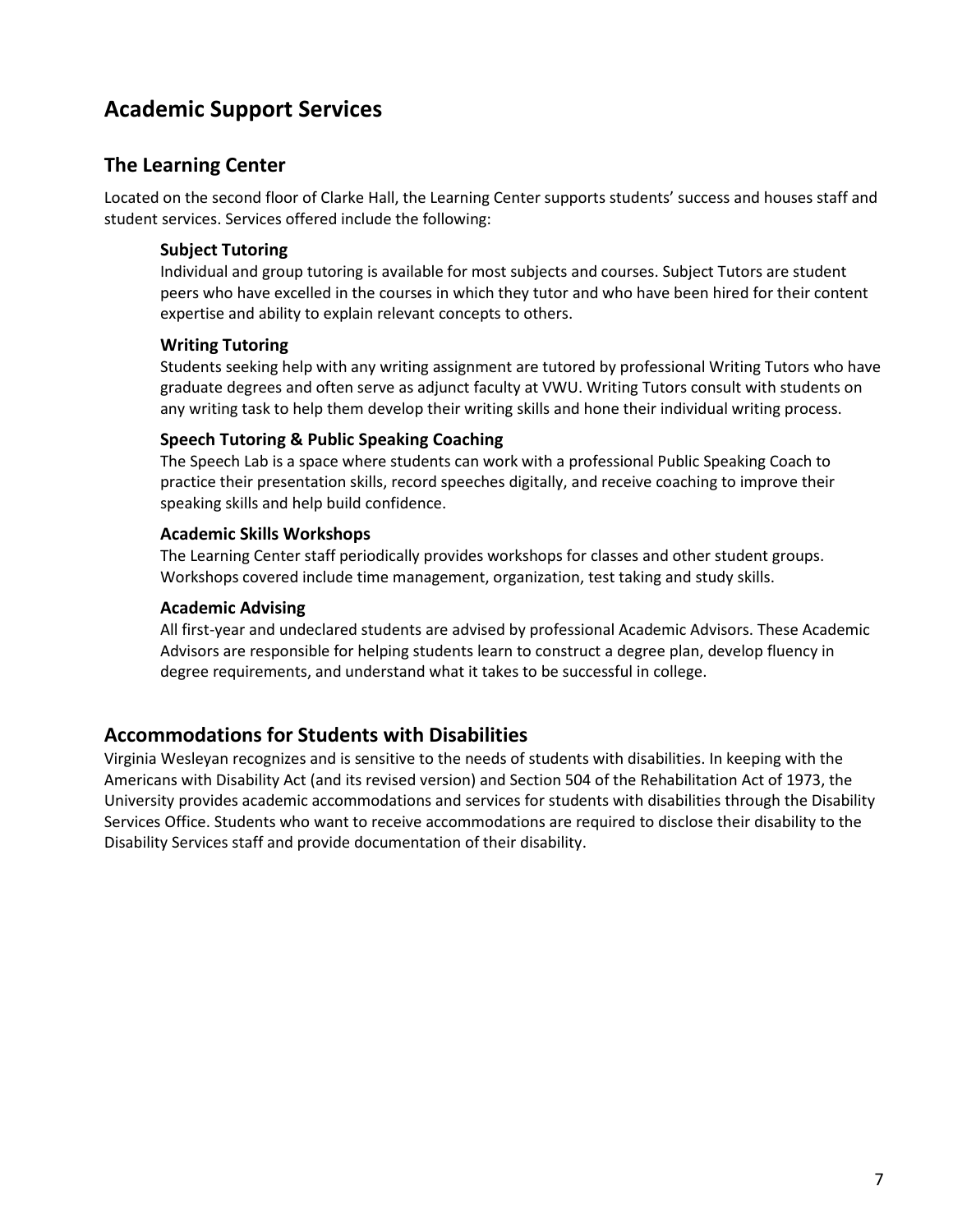### **Faculty Team Advisors Program**

The VWU Faculty Team Advisor Program seeks to help students achieve success in both their curricular and co-curricular pursuits, to highlight the common instructional mission shared by coaches and professors, and to advance cooperation between coaches and faculty members in support of the University's mission. Each of our 22 programs are paired with a faculty member and are expected to collaborate and provide opportunities for interaction at practices, games and/or social events sponsored by our athletic department.

#### **Baseball**

Frank Futyma, Visiting Instructor of Management, Business, and Economics

#### **Women's Basketball**

Dr. Joyce Easter, Dean of Batten Honors College and Professor of Chemistry

#### **Men's Basketball**

Takeyra Collins Coats, Assistant Professor of Sport and Recreation Professions

#### **Cross Country & Track and Field (Men's & Women's)**

Dr. Ben Haller, Associate Professor of Classics

Dr. Marielle Postava-Davignon, Assistant Professor of Biology

#### **Field Hockey**

Dr. Rebecca Hooker, Associate Professor of English

#### **Golf (Men's & Women's)**

Dr. Kevin Kittredge, Professor of Chemistry, Chair of Chemistry/Physical Science

#### **Women's Lacrosse**

Lauren Nelms, University Advising Coordinator

#### **Men's Lacrosse**

Dr. Crit Muniz, Assistant Director of the Learning Center and Disabilities Services Specialist

#### **Women's Soccer**

Dr. Jill Sturts, Assistant Professor of Sport and Recreation Professions

#### **Men's Soccer**

Dr. Wayne Pollock, Associate Professor of Sport and Recreation Professions

#### **Softball**

Dr. Katrina Henry, Assistant Professor of Physics and Earth and Environmental Sciences

#### **Swimming (Men's & Women's)**

Dr. Doug Kennedy, Professor and Chair of Sport and Recreation Professions, Chair

#### **Tennis (Men's & Women's)**

Dr. Antje Schwennicke, Assistant Professor of Political Science and Coordinator of NATO Partnership

#### **Volleyball**

Dr. Kellie Holzer, Associate Professor of English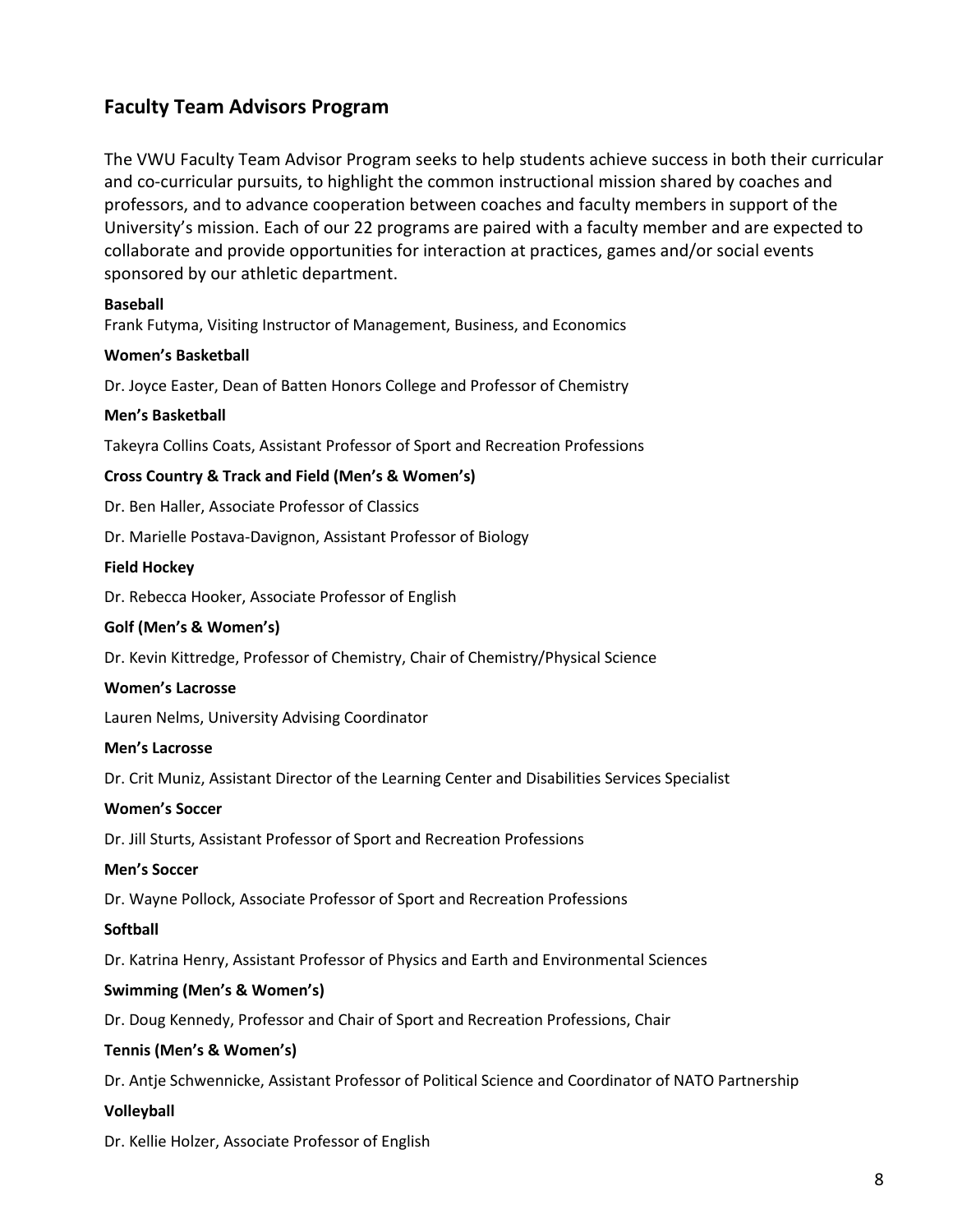### <span id="page-8-0"></span>**Student-Athlete Academic Requirements**

Student-athletes at Virginia Wesleyan University must meet the following academic requirements in order to participate in **all intercollegiate athletic related activities**:

| Number of semesters at VWU   | <b>VWU GPA required for full</b><br>participation in athletics | <b>Credit hours required for full</b><br>participation in athletics ** |
|------------------------------|----------------------------------------------------------------|------------------------------------------------------------------------|
| After one semester           | 1.8                                                            | 12                                                                     |
| <b>After two semesters</b>   | 1.8                                                            | 28                                                                     |
| <b>After three semesters</b> | 2.0                                                            | 40                                                                     |
| <b>After four semesters</b>  | 2.0                                                            | 56                                                                     |
| <b>After five semesters</b>  | 2.0                                                            | 68                                                                     |
| <b>After six semesters</b>   | 2.0                                                            | 84                                                                     |
| After seven semesters        | 2.0                                                            | 96                                                                     |

Any student-athlete falling below the GPA or credit requirements will not be excused from any **academic responsibility**\* for any **intercollegiate athletic related activity\***.

First semester ends with the conclusion of January term. Second semester ends with the conclusion of the Summer Sessions.

\*Academic responsibilities include, but are not limited to

- Physically attending a class; submitting an academic assignment
- Taking an exam, an interactive tutorial or computer-assisted instruction
- Attending a study group that is assigned by the professor
- Participating in an online discussion about academic matters

\*Intercollegiate athletically related activities include, but are not limited to

- Practice
- Competition
- Team meetings
- Film sessions
- On-court/field activities called and required by any member of the team and confined primarily to members of the team.

\*\* This includes all earned credit hours, whether or not they count towards graduation.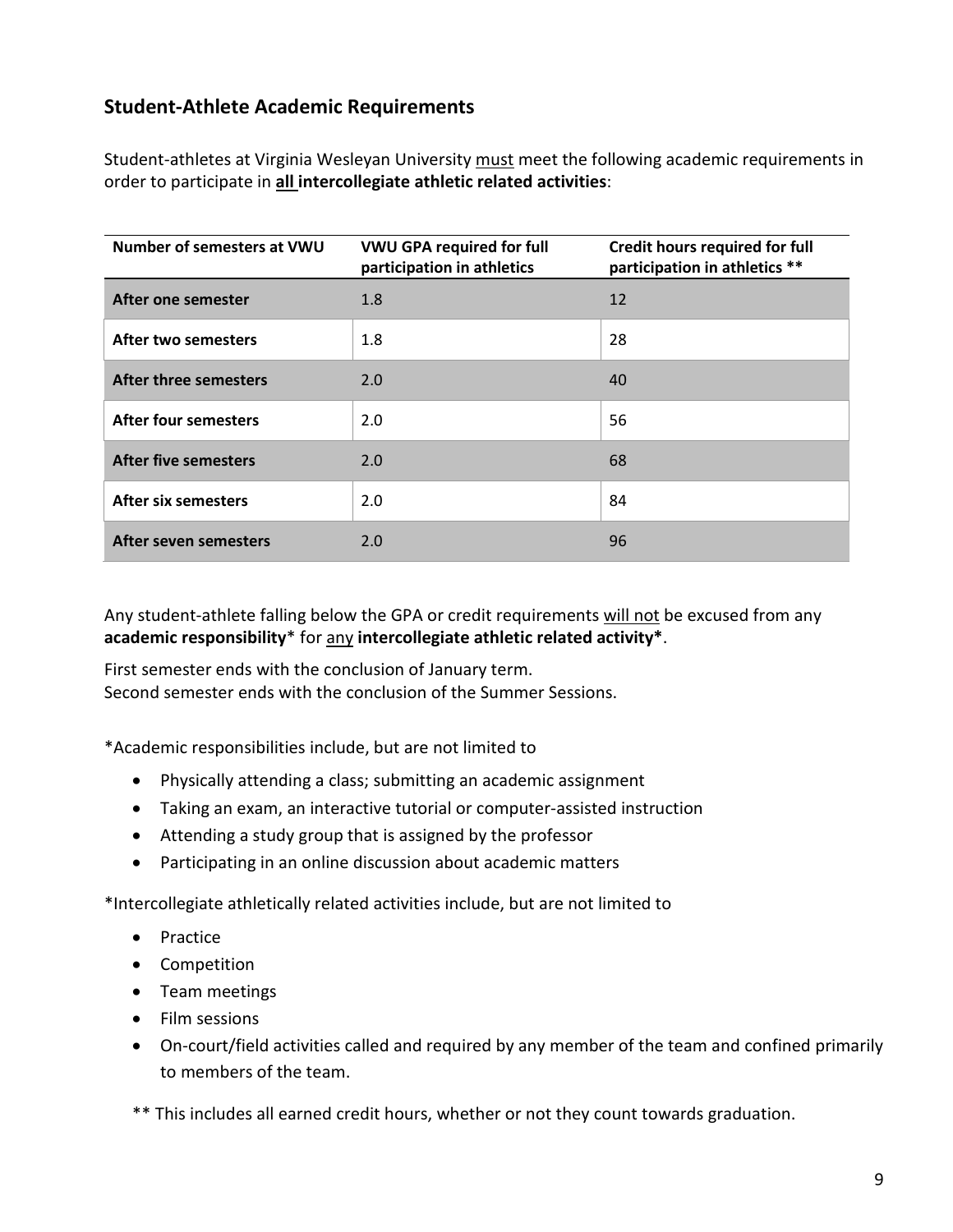### **Athletic Eligibility**

### **Eligibility**

*A student-athlete must carry a minimum of 12 credit hours throughout his/her entire season.* If he/she withdraws from or audits a class and drops below 12 credit hours in either the fall or spring semester, he/she is immediately ineligible for intercollegiate practice or competition. He/she may not practice with or be near the team, which includes wearing practice gear. There is an exception for LAST semester seniors and full-time credit hours for graduate students. Please discuss these exceptions with the Executive Director of Intercollegiate Athletics and Head Coach well in advance of beginning the semester in question.

### **Withdrawal from Class**

Please refer to the academic calendar for the last day to withdraw from class. Do not drop below 12 credit hours. Student-athletes have a responsibility not to jeopardize their academic eligibility. This policy is also enforced during the drop/add period. Do not drop a class that reduces the course load below 12 credits without adding a course simultaneously to keep the minimum above 12 hours. Failure to do so renders the student immediately ineligible to practice and/or compete.

### **Amateurism**

You are not eligible for participation in a sport if you have ever:

- Taken pay, or the promise of pay, for competition in that sport.
- Agreed to compete in professional athletics in that sport.
- Played on any professional athletics team as defined by the NCAA.
- Used your athletic skill for pay in that sport.
- Ever accepted money, transportation or other benefits from an agent or agreed to have an agent market your athletics ability or reputation in that sport.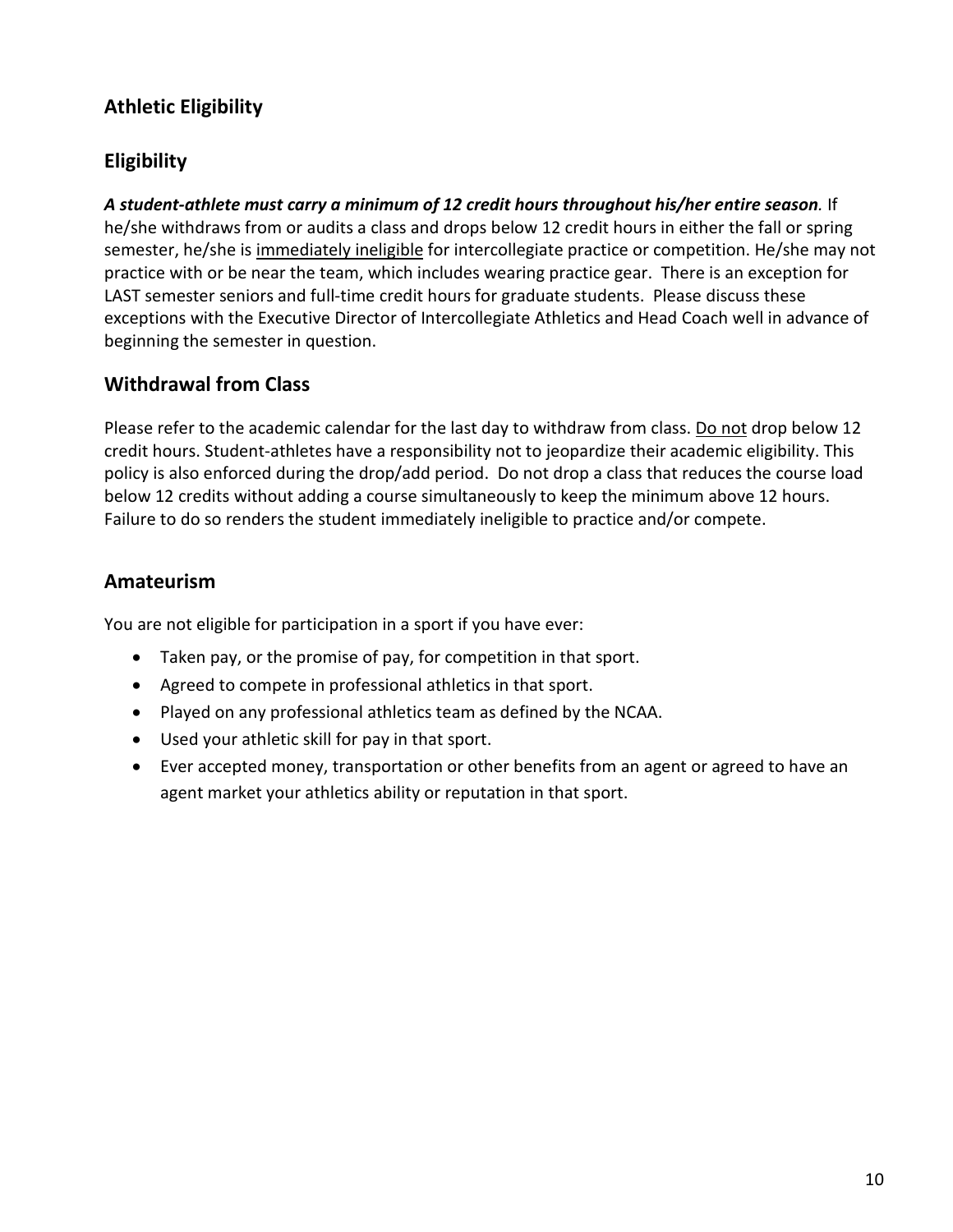## **NAME, IMAGE AND LIKENESS (NIL) POLICY**

#### **Introduction:**

Virginia Wesleyan University supports student-athletes receiving compensation for the use of their name, image and likeness from sources outside of the University. In conjunction with the NCAA interim policy, Virginia Wesleyan University's Department of Athletics has adopted specific guidelines to address name, image and likeness activities of student-athletes. A student-athlete's failure to comply with this policy may result in penalties imposed by the NCAA and/or the University that could impact the student-athlete's eligibility to participate in intercollegiate athletics.

#### **Name, Image and Likeness Defined**:

A name, image, and likeness activity includes any situation in which a student-athlete's name, image, likeness or personal appearance is used for promotional purposes by a non-institutional entity, including the individual student-athlete, a commercial entity, or a non-institutional nonprofit or charitable entity. While such activities may provide compensation for a student-athlete, those activities that do not provide compensation are also covered under this policy. Student-athletes' use and monetization of their name, image and likeness may involve a wide range of activities, including but not limited to:

- Traditional commercials or advertisements for products or services
- Student-athletes developing and promoting their own business
- Personal appearances
- Student-athletes running their own camps or clinics
- Providing private lessons (and using their name or image to promote those lessons)
- Sponsored social media posts
- Autograph sessions

The NCAA's interim NIL policy adopted on July 1, 2021, provides the following guidance to college athletes, recruits, their families and member schools:

• Individuals can engage in NIL activities that are consistent with the law of the state where the school is located. The NCAA is not a resource for state law questions.

• College athletes who attend a school in a state without an NIL law can engage in this type of activity without violating NCAA rules related to name, image and likeness. University policy must still be followed.

- Individuals can use a professional services provider for NIL activities.
- State laws and schools/conferences may impose reporting requirements.

• Student-athletes should report NIL activities consistent with state law or school/conference requirements to their school.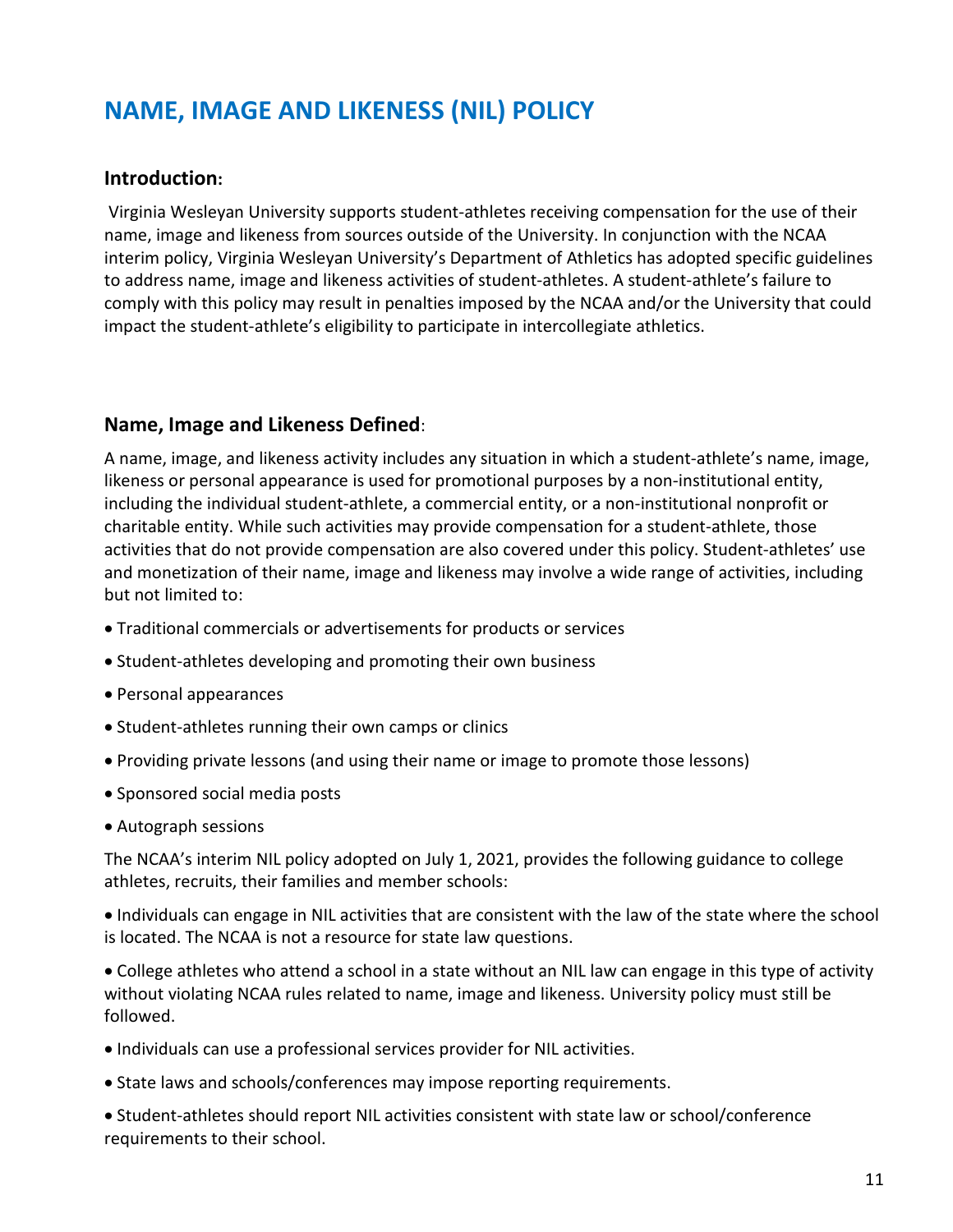### **Institutional Disclosure Requirements:**

Student-athletes are required to disclose contact information for all parties involved in agreements utilizing their name, image, and likeness, as well as any involved professional service providers. Additionally, student-athletes must disclose compensation agreements and the details of their relationship with all involved parties. The NIL Disclosure form must be submitted to the Executive Director of Intercollegiate Athletics at least seven (7) days prior to committing to NIL activities. If at any point details of agreements are amended, the student-athlete must provide notice at least seven (7) days prior to the effective date of the change. Student-athletes who receive additional compensation outside of the disclosed NIL agreement could jeopardize their eligibility. Failure to disclose NIL activities in advance could lead to NCAA, institutional or Commonwealth of Virginia violations that would potentially impact eligibility

### **Prohibited Name, Image and Likeness Activities:**

• Student-athletes may not receive compensation which is conditioned or contingent on enrolling at, or continuing enrollment at any specific collegiate institution, or on any specific athletic performance or achievement.

• Student-athletes may not enter into an agreement for NIL activities unless the compensation to be paid to the student-athlete is for work actually performed and is at a rate reflecting fair market value.

• Student-athletes may not enter into an agreement with a third-party that conflicts with any existing University contracts or sponsorship agreements, University policies, or for any other reason determined in good faith by the University

• Student-athletes may not engage in NIL activities while participating in required institutional activities or while representing the institution.

• Student-athletes will not be permitted to use any VWU trademarked logos while participating in NIL activities.

• Student-athletes may state they are student-athletes at Virginia Wesleyan University and list personal athletic accomplishments. They may not imply, directly or indirectly, that Virginia Wesleyan University is endorsing their NIL activities or any products or services associated with their NIL activities.

• Student-athletes may not use institutional facilities for any NIL activities, with the exception of use for teaching lessons or for a camp/clinic, provided the rental agreement is in line with that available to the general public or outside organization.

• Student-athletes may not sell or trade any equipment, apparel, or awards provided to them by the institution as part of any NIL activities.

• Student-athletes may not use Virginia Wesleyan University's name, logo or their status as a Virginia Wesleyan University student-athlete for a crowdfunding campaign.

• Student-athletes are prohibited from earning compensation for the use of their name, image or likeness in connection with any of the following: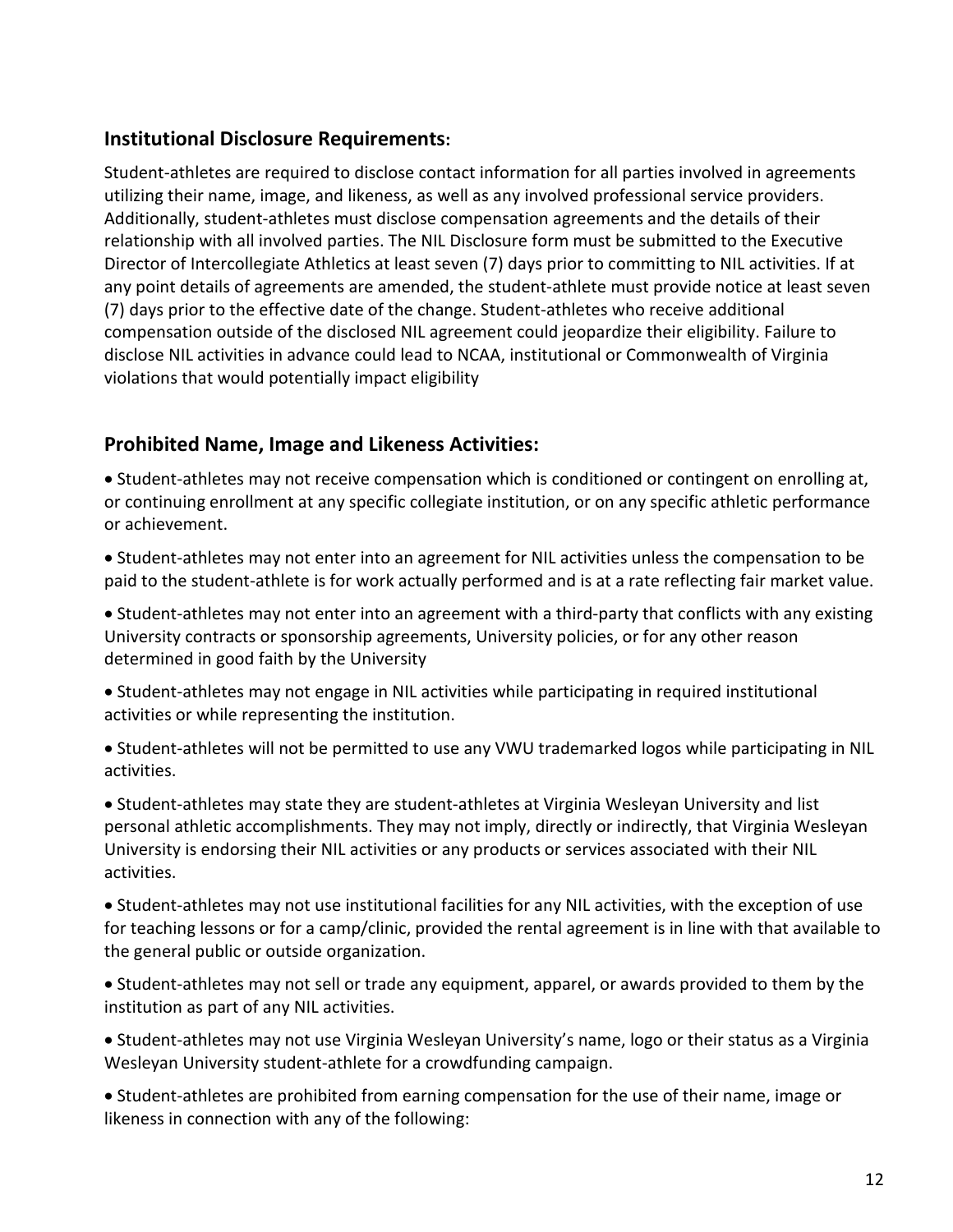- 1. Gambling or sports wagering and vendors associated with gambling or sports wagering
- 2. Adult entertainment and vendors associated with adult entertainment
- 3. Alcohol and vendors associated with alcohol products
- 4. Tobacco and electronic smoking products, devices and vendors associated with tobacco and electronic smoking products
- 5. Marijuana and vendors associated with marijuana products
- 6. Products or services that are illegal o Substances that are on the NCAA Banned Substance List
- 7. Weapons, including firearms and ammunition o Activities that adversely affect the University's reputation
- 8. Activities that endorse businesses or brands that are engaged in activities inconsistent with the University's mission
- 9. Activities that ridicule, exploit or demean persons on the basis of their age, color, creed, physical or mental disability, national origin, citizenship, veteran status, marital status, race, religion, sex or gender

### **Virginia Wesleyan University's Role:**

• The University may prohibit a student-athlete's involvement in NIL activities that conflict with existing institutional sponsorship agreements or school policies (like institutional values).

• The University shall not arrange third party compensation for a student-athlete relating to the use of the student-athlete's name, image or likeness rights or use a similar type of arrangement as an inducement to recruit a prospective student-athlete.

• The University is obligated to apply and report potential violations of NCAA legislation that remain applicable, including the prohibitions on pay for play and improper inducements.

• The University with assistance from the NCAA as appropriate, ultimately have the responsibility for certifying eligibility.

• If circumstances suggest additional review is appropriate, the University would be required to complete due diligence on the appropriateness of the NIL activity

• Interpretive guidance provided by the NCAA national office will be limited to NCAA rules that remain in effect.

• The University may not: 1) use a promise of such compensation to recruit and retain athletes; 2) allow thirdparty compensation to affect athletic stipends or scholarships (unless mandated by student aid law); 3) compensate based on "performance" (points scored, minutes played, etc.); or 4) deny participation due to compensation or representation.

### **NIL Resources**

- 1. NCAA Key NIL Takeaways (PDF)
- 2. NCAA NIL Quick Guide (PDF)
- 3. NCAA NIL Q&A (PDF)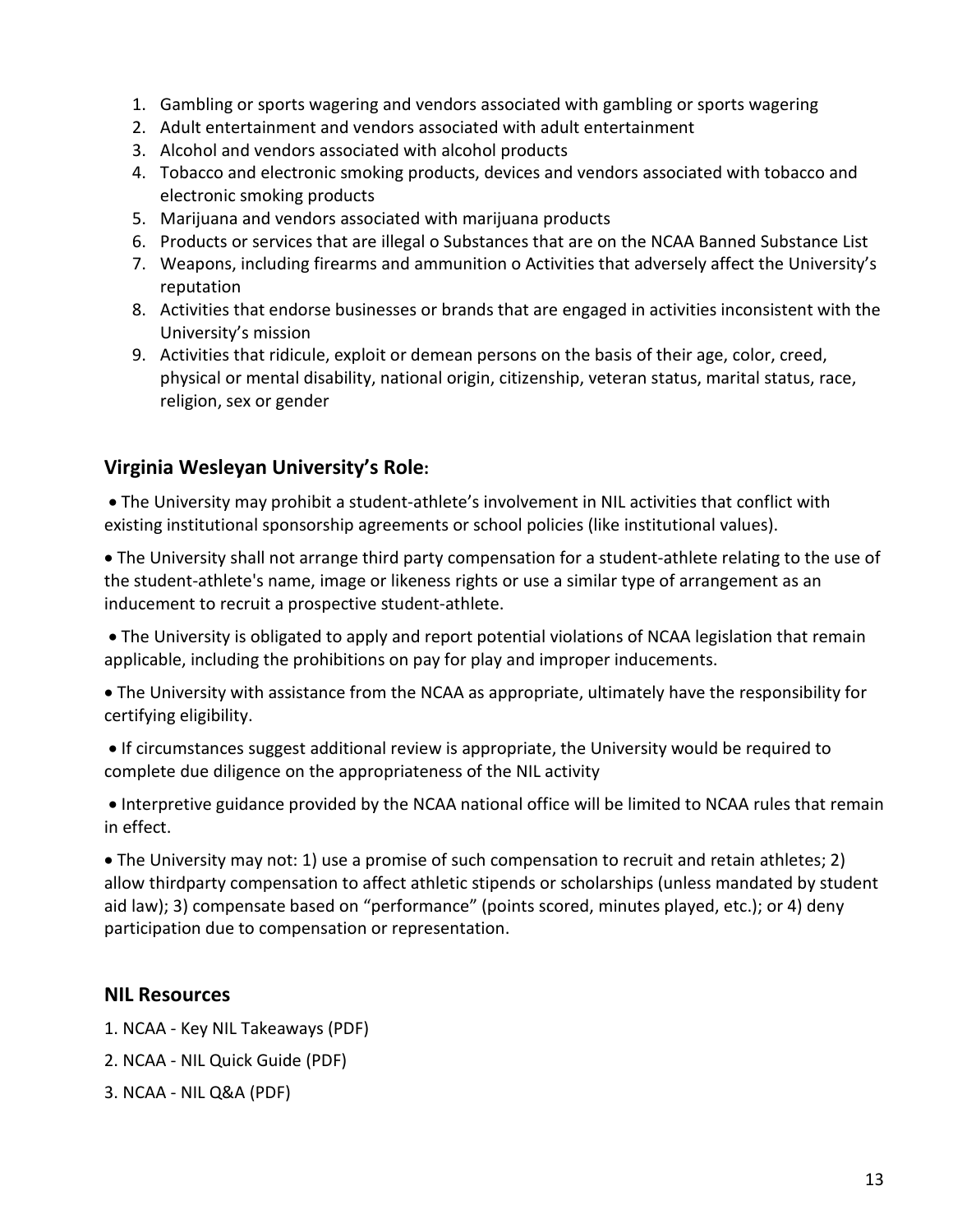## **STUDENT-ATHLETE EXPECTATIONS AND RESPONSIBILITIES**

### **Campus Citizenship**

Student-athletes are expected to practice personal and academic integrity always.

At all times, student-athletes are representatives of the Department of Athletics and Virginia Wesleyan University. Therefore, it is the responsibility of the student-athlete to conduct himself or herself in a manner deemed appropriate by faculty, coaches, and the athletic administration.

Student-athletes are expected to demonstrate respect, responsibility, sportsmanship, and servant leadership.

Student-athletes are to dress appropriately when representing Virginia Wesleyan University as deemed by the coaches and athletic administration.

Alcoholic beverages or non-prescription substances/drugs are not to be possessed or consumed by student-athletes, student managers or student athletic trainers, despite age, during Virginia Wesleyan University athletic-related travel, competition, practice or activity.

Student-athletes are to abide by the NCAA tobacco policies, which states that participants, coaches, athletic trainers, game administrators and/or officials are not permitted to use tobacco products in the playing areas during all NCAA regular season and national tournament competition and practices.

Student-athletes are expected to regularly attend all academic classes, to notify instructors in a timely manner when they will be away from class for scheduled athletic contests, to make appropriate arrangements with instructors to make up missed tests and other assignments due to athletic contests in addition to completing all course requirements.

Student-athletes are to arrive at class on time, not leave early, be prepared for all classes, be attentive/actively participate in class and complete all assignments.

Student-athletes are to communicate openly, honestly and respectfully with others as well as respect the property of others. Hazing or any initiation activities of any type are prohibited.

Student-athletes are to discourage bigotry, respect differences and learn from others' ideas, values and experiences. Student-athletes are to demonstrate compassion, responsibility and leadership through service and involvement with Wesleyan Engaged and the surrounding community.

<span id="page-13-0"></span>The NCAA and VWU requires annually that all student-athletes must complete Title IX training for the prevention of sexual violence.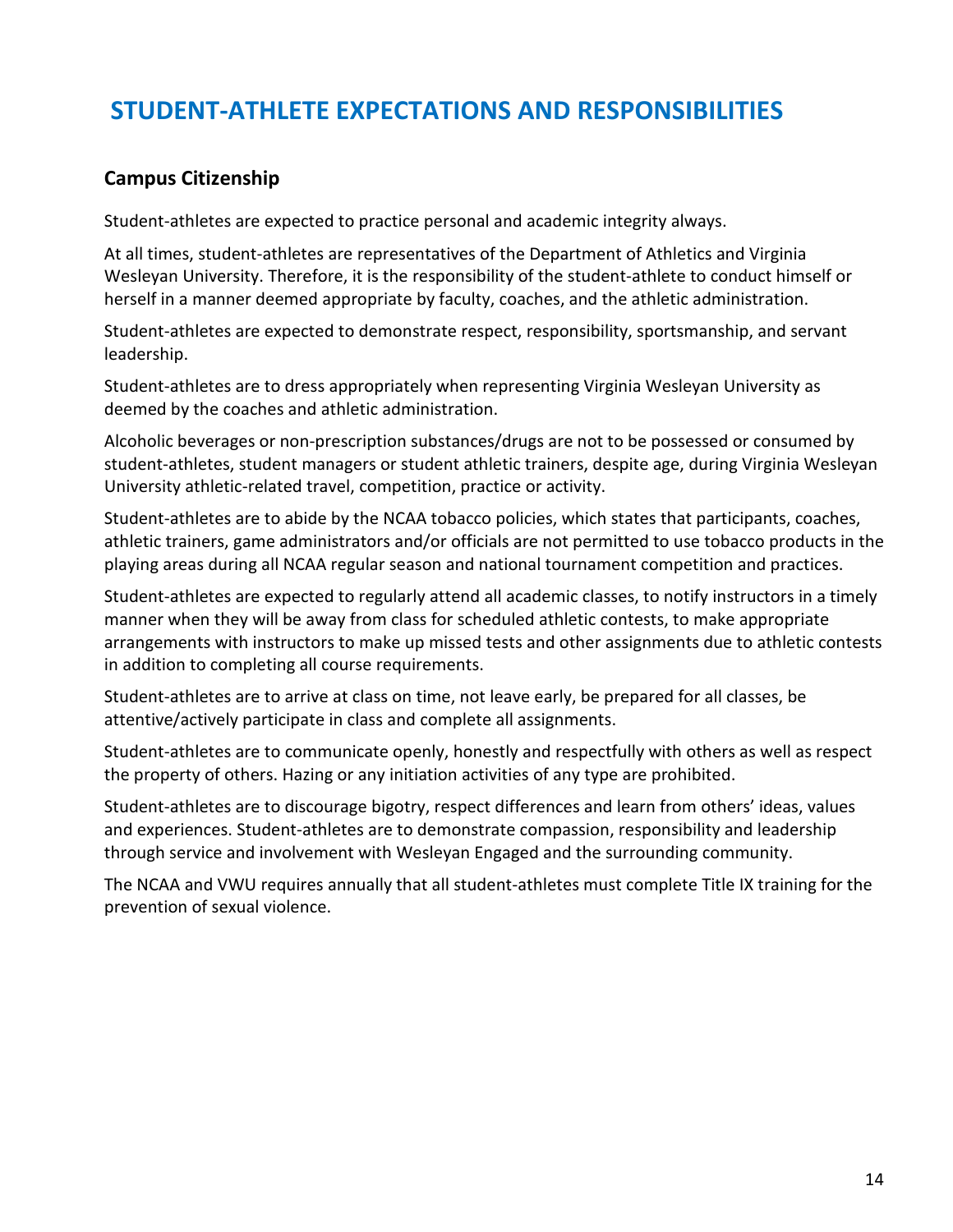### **Hosting Prospective Students**

Making a visit to VWU's campus is an important part of the recruitment process. VWU wants studentathlete recruits to experience the many things that make VWU and its athletics experience so special. Current student-athletes play an important role in making sure that recruits feel welcome and have a great experience while they are here.

VWU Athletics also wants to ensure the safety and well-being, as well as protect the eligibility, of student-athletes and the recruits they are hosting. For this reason, Virginia Wesleyan University has established guidelines for both recruits visiting campus and the student-athletes who will be hosting them.

For student-athlete hosts, these rules outline the applicable NCAA rules and institutional policies of which student-athletes must abide while hosting a recruit.

These guidelines include the following:

A coach or staff member **may not** provide a student-athlete or prospect with the use of a vehicle.

VWU **may** provide only one student-athlete host per prospect with a meal only if they are accompanying the prospect on the meal.

VWU **may** provide a host with a maximum of \$40 for each day of the official visit to cover the actual costs of entertaining (including meals when campus dining is closed), the prospect (and the prospect's parents, legal guardian or spouse).

These or other funds **may not** be given to the prospect or be used for the purchase of souvenirs.

The student host **may** be provided a complimentary admission to accompany the prospect to an institution's home athletic contest.

The institution **may** provide reasonable entertainment within **30 miles** of the institution's campus to the prospect, their parents or legal guardians and spouse only. It is not permissible to entertain siblings, friends or other guests of the prospect.

Individuals involved in the recruiting visit (including the prospect) are expected to act in a responsible manner and to abide by the law. **The use of alcohol or drugs in recruiting is illegal thus strictly prohibited. This includes being under the influence of alcohol or drugs at any time while hosting a prospect during his/her recruiting visit.**

A prospect is **never** to be left alone or with a non-team member.

### <span id="page-14-0"></span>**Social Media**

Student-athletes must be concerned with any behavior that might embarrass themselves, their teams, and/or Virginia Wesleyan University. This includes any activities conducted online. Virginia Wesleyan University supports and encourages individuals' expression of First Amendment rights of free speech. This includes participating in online social networking sites (Facebook, Instagram, TikTok, etc.).

The University and Athletics Department does not place any restrictions on the use of these sites by student-athletes. However, as a member of the VWU Intercollegiate Athletics Department, studentathletes are a representative of the university and are always in the public eye. Please keep the following guidelines in mind when participating on social networking websites.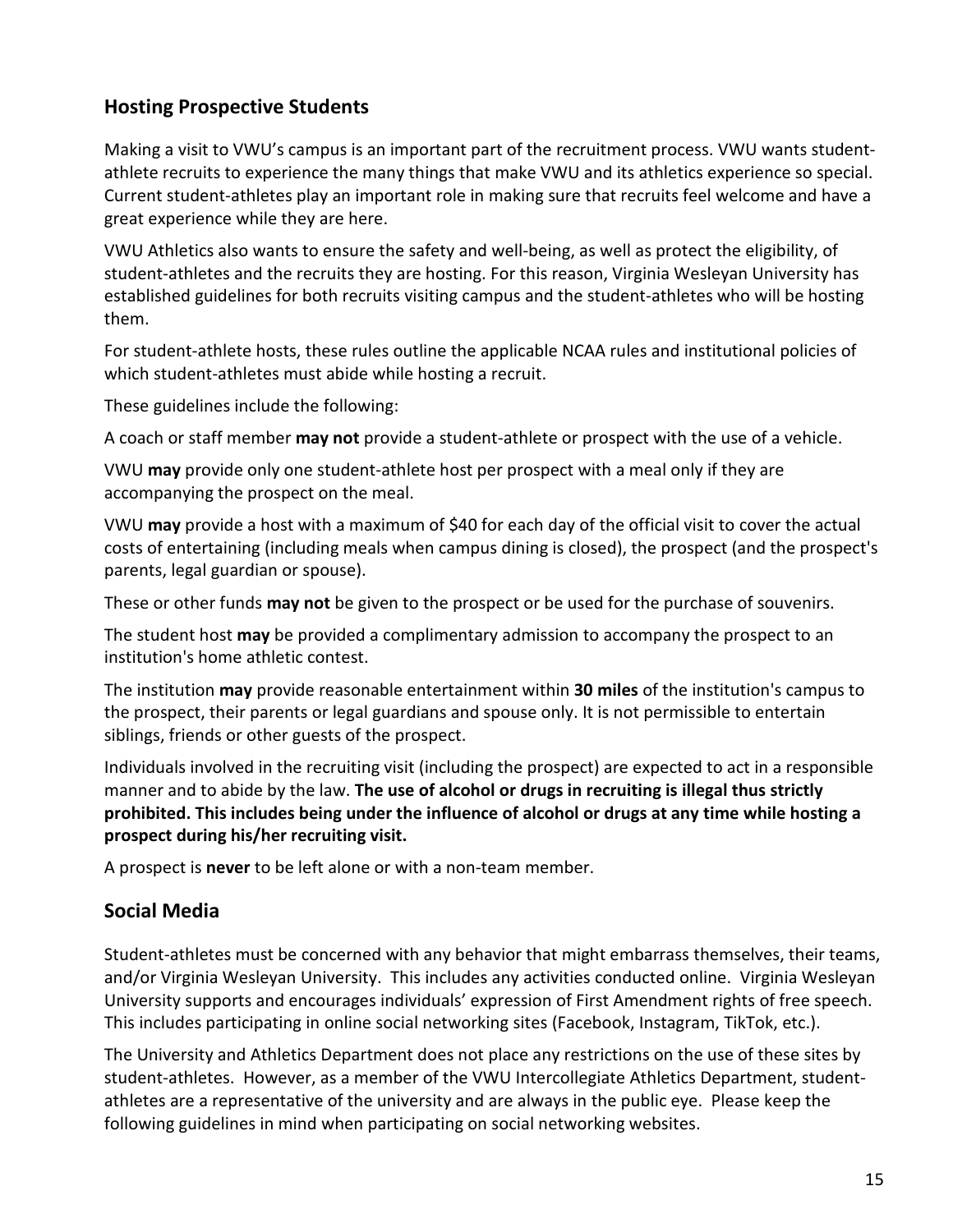Before participation in any online community, understand that anything posted online is available to anyone, anywhere, at any time because posts can be stored even after they have been deleted by the user. Any text or photo placed online is completely out of one's control the moment it is placed online- even if access to a personal site is limited.

For personal safety, do not post home addresses, local addresses, phone number(s), birth dates or other personal information, photos or other items that could be embarrassing to one's self, one's team or Virginia Wesleyan University. This includes information, photos and items that may be posted and tagged by others.

Exercise caution as to what information is posted about whereabouts or plans as detailed or specific information could be used by predators.

Be aware of "friends"– many people are looking to take advantage of student-athletes, while others want to get close to student-athletes to give themselves a sense of membership in the team.

Virginia Wesleyan University, coaches and administrators can easily access any and all social media and/or websites.

Student-athletes could face discipline and even dismissal for violation of the Policies and Procedures or philosophies of Virginia Wesleyan University, the Athletics Department and/or the NCAA.

Individuals within the University and law enforcement personnel check these websites regularly. In addition to the unfortunate reality of online predators, potential employers and internship supervisors also use these sites to screen candidates. Many graduate programs and scholarship committees now search these sites to screen applicants. Virginia Wesleyan University student-athletes are advised to exercise extreme caution in their use of social networking websites.

### **Hazing**

Virginia Wesleyan University prohibits hazing by all students and campus organizations. Hazing includes harassing and excessive tasks associated with initiation or membership in an organization. It involves mistreatment of prospective members by those who exercise control over them. Hazing has been further defined by Virginia law at Va. Code §18.2-56 as follows: "'Hazing' means to recklessly or intentionally endanger the health or safety of a student or students or to inflict bodily injury on a student or students in connection with or for the purpose of initiation, admission into or affiliation with or as a condition for continued membership in a club, organization, association, fraternity, sorority, or student body regardless of whether the student or students so endangered or injured participated voluntarily in the relevant activity."

Furthermore, "Adam's Law" (Virginia SB 439/HB 525) establishes mandates at nonprofit private institutions of higher education and public institutions of higher education relating to hazing and defines different types of organizations at such institutions to which the mandates apply. The bill requires each such institution to provide to each current member, new member, and potential new member of each student organization with new members hazing prevention training that includes extensive, current, and in-person education about hazing, the dangers of hazing, including alcohol intoxication, and hazing laws and institution policies and information explaining that the institution's disciplinary process is not to be considered a substitute for the criminal legal process and provides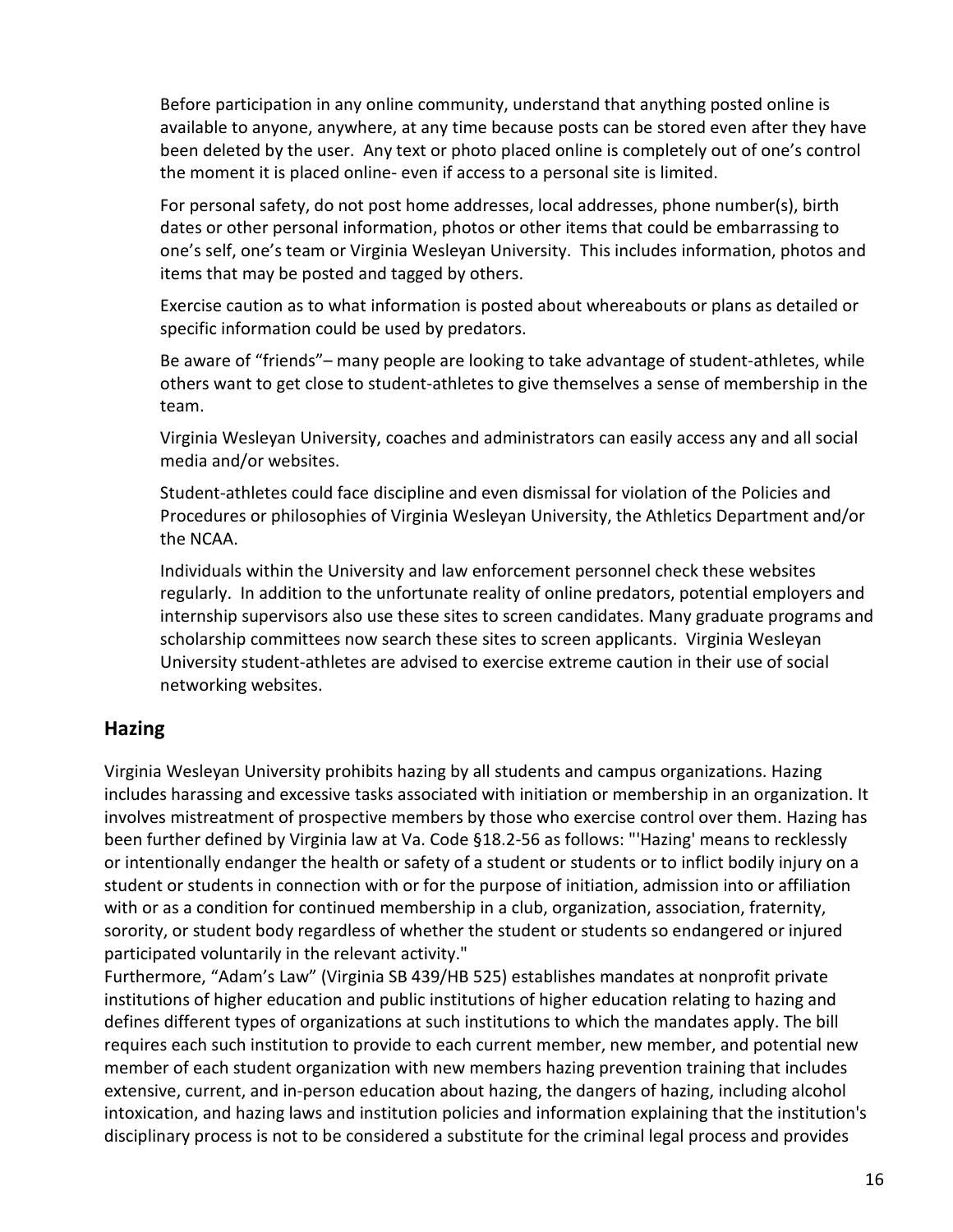that if a student organization with new members has an advisor, such advisor shall receive such hazing prevention training.

Because hazing is contrary to the institutional values and goals of Virginia Wesleyan University, and is a criminal offense in the Commonwealth of Virginia, the University will not tolerate hazing by students or student organizations. Furthermore, the University will hold individuals strictly accountable for their actions.

Likewise, no individuals or campus organizations may retaliate against any individual who brings forward allegations of hazing, is a witness involved with, or cooperates in the investigation or adjudication of hazing cases. Retaliation includes, but is not limited to, physical, verbal, or written harassment, threats, or intimidation of any person(s) who brought the complaint of hazing to the University or of anyone who was a witness or involved in the University's review of the case.

Examples of prohibited hazing include, but are not limited to, the following activities:

- Physical abuse such as paddling, striking, branding, electric shock or bodily contact with harmful substances
- Intimidation by threats of physical or other abuse
- Excessive exercise or other tasks intended to cause physical exhaustion
- Prolonged or repetitive tasks that result in sleep deprivation
- Prolonged or harmful exposure to the elements
- Compelled consumption of any amount of alcohol
- Compelled consumption of food, liquids or concoctions intended to cause nausea
- Any task which requires the participant to violate the law or the Institution's policies

<span id="page-16-0"></span>Students must be aware that participation in the above listed activities, as well as retaliation association with a hazing complaint, will result in disciplinary action, including suspension or dismissal. Furthermore, students must understand, and Virginia law explicitly states that consent or acquiescence of those who are hazed is not a defense for engaging in this practice.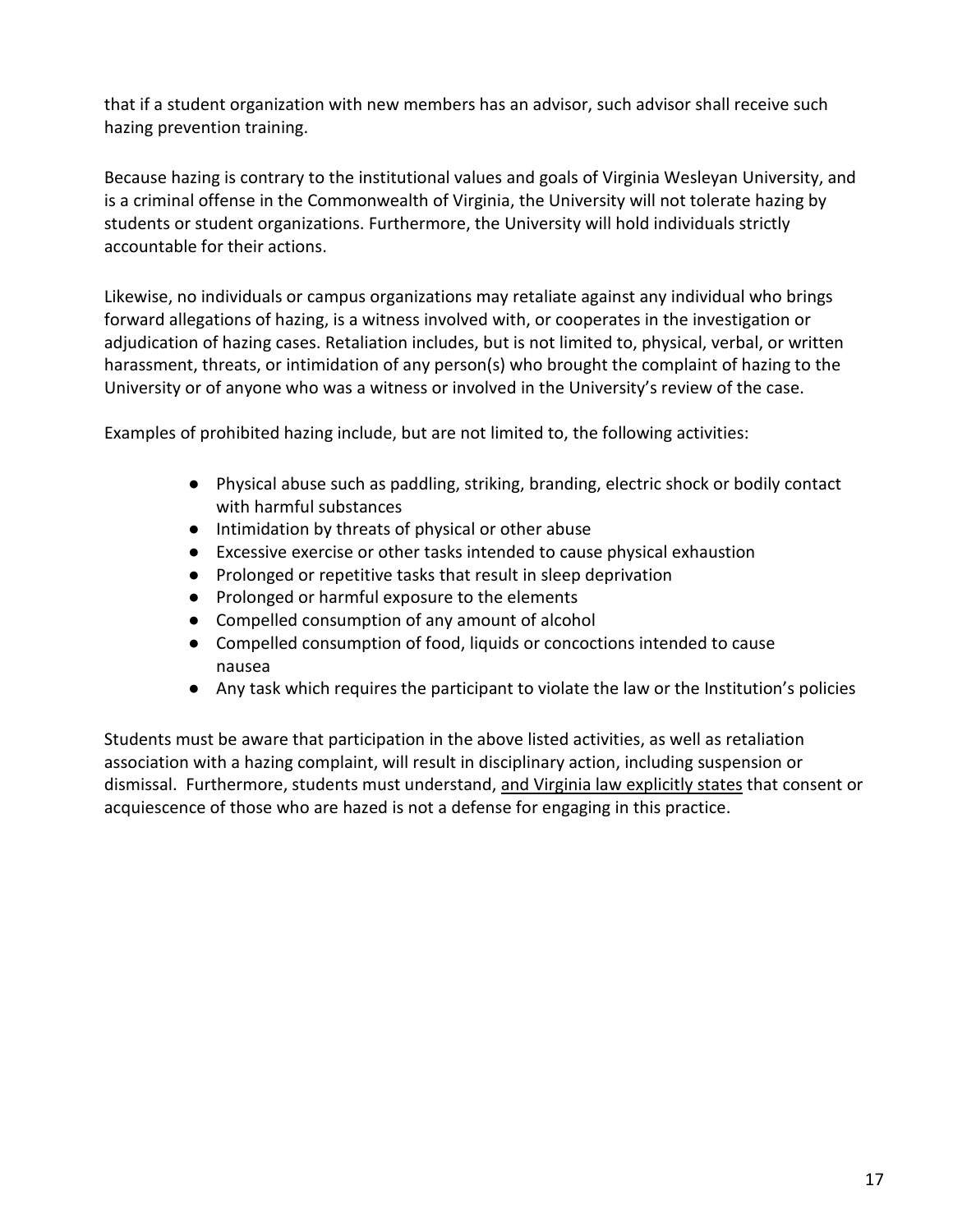## **CELEBRATING MARLIN SUCCESSES**

### <span id="page-17-0"></span>**What is a Student-Athlete Advisory Committee? (SAAC)**

Presently, there are separate national SAAC for NCAA Divisions I, II and III. NCAA legislation mandates that all member institutions have SAAC on their respective campuses. Further, NCAA legislation requires that all member conferences have SAAC.

The information that follows will assist student-athletes in understanding how the network of SAAC, from individual campus committees to the conference and/or national committees, interact and support one another to shape intercollegiate athletics policy and enhance the student-athlete experience.

### **History of the NCAA Student-Athlete Advisory Committee**

An association-wide SAAC was adopted at the 1989 NCAA Convention and was formed primarily to review and offer student-athlete input on NCAA activities and proposed legislation that affected student-athlete welfare.

The initial national committee was comprised of student-athletes from all membership divisions for the purpose of ensuring that the student-athlete voice was one that accounted for the myriad of educational and athletics experiences of both female and male student-athletes at all NCAA member institutions. In August 1997, the NCAA federated along divisional lines. The federation caused the SAAC to expand to three SAACs representing NCAA Divisions I, II and III.

Each national divisional committee is comprised of both female and male student-athletes charged with the responsibility of assisting in the review of NCAA proposed legislation and representing the voice of the student-athlete in the NCAA governance structure. This is accomplished by providing student-athlete input on issues related to student-athlete welfare that are division-specific. (Federation has increased student-athlete participation in the governance process of intercollegiate athletics by increasing the number of SAAC members from the former Association-wide committee of 28 student-athletes to a sum total of 79 members serving on the national Divisions I, II and III committees).

The input of the respective Divisions I, II and III SAACs continues to be sought by a variety of constituencies within the Association. Student-athlete committee members have the opportunity to speak with their respective NCAA Management Councils, and the Divisions II and III SAACs continue to speak to legislative issues on the NCAA Convention floor.

### **National SAACs (Divisions I, II and III) at a glance**

Generate a student-athlete voice within the NCAA structure.

Solicit student-athlete response to proposed NCAA legislation.

Recommend potential NCAA legislation.

Review, react and comment to the governance structure on legislation, activities and subjects of interest.

Actively participate in the administrative process of athletics programs and the NCAA.

Promote a positive student-athlete image.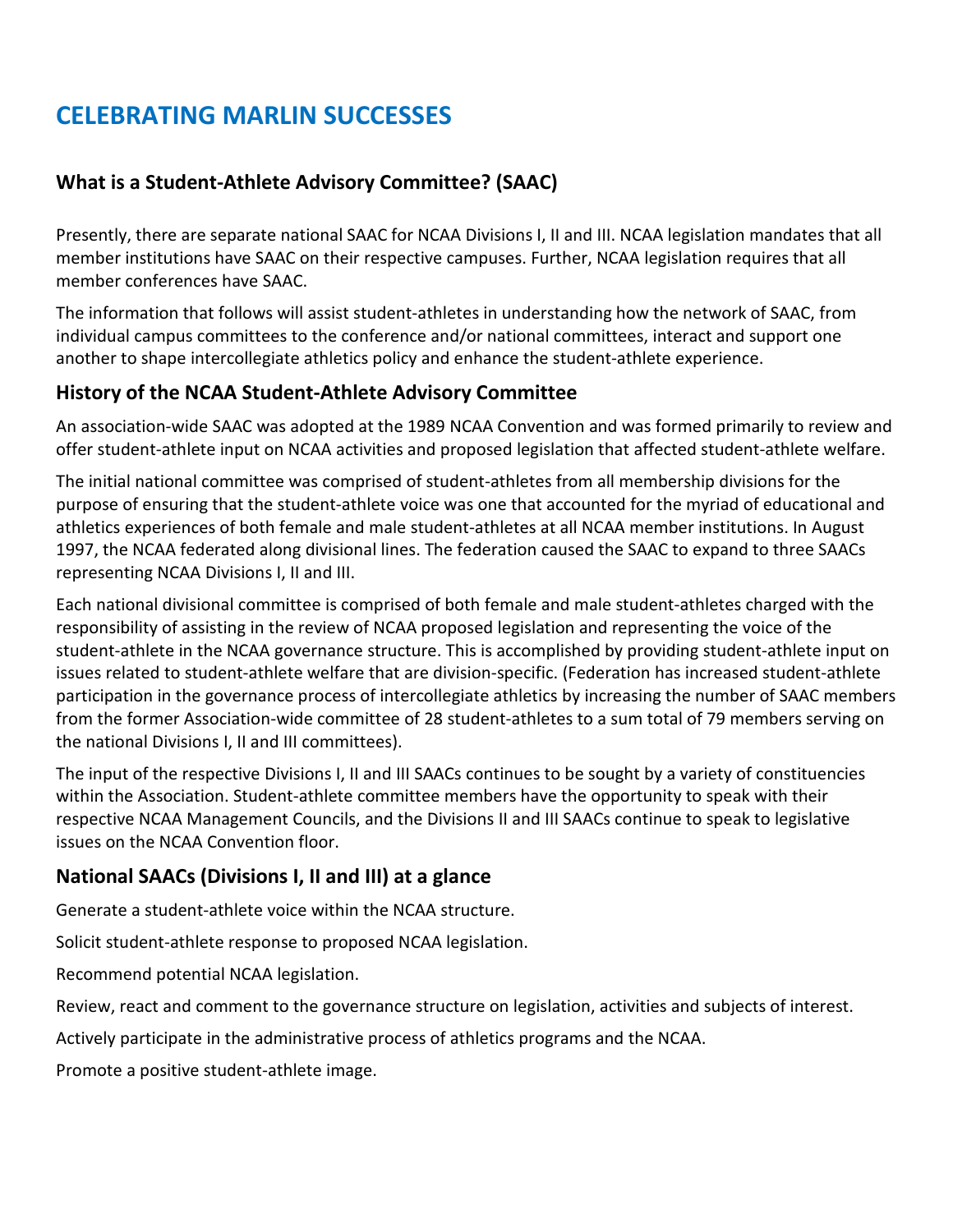### **Mission Statement of the National SAAC**

*"The mission of the National Collegiate Athletic Association Student-Athlete Advisory Committee is to enhance the total student-athlete experience by promoting opportunity, protecting student-athlete welfare and fostering a positive student-athlete image."* 

### <span id="page-18-0"></span>**President's List and Dean's List Award Recognition Events**

Twice a year, the student athletes who have made the President's and Dean's List are honored at an awards ceremony, usually during Homecoming in the Fall and during Alumni Weekend in the Spring. Friends and family are invited to attend.

### <span id="page-18-1"></span>**Chi Alpha Sigma Honor Society**

The National College Athlete Honor Society was founded at DePauw University in Greencastle, Indiana on May 17, 1996, by DePauw head football coach and professor of kinesiology, Nick Mourouzis. Mourouzis recognized that there were many organizations that honored students for outstanding academic or athletic achievements, but none that did both. Chi Alpha Sigma hopes to bring honor and recognition to deserving student-athletes, their families, teams, athletic departments, and colleges in much the same way as Phi Beta Kappa honors scholastics. Each head coach nominates student athletes in January based on the following criteria and the induction is held in April.

- Must attend a four-year accredited college or university that is a member of the NCAA or NAIA.
- Must have earned a letter in a varsity intercollegiate sport sponsored by the NCAA or the NAIA.
- Must have achieved at least junior academic standing by the fifth semester or seventh quarter as determined by the certifying institution.
- Must have achieved a cumulative 3.4 (on a 4.0 scale) or equivalent grade point average by the time of the selection process.
- Must have endorsement from the head coach of his/her sport.
- Must have official documentation from the registrar's office as to class standing and grade point average.
- Must be recommended by the college or university Chapter Advisor.
- <span id="page-18-2"></span>• Must be of good moral character.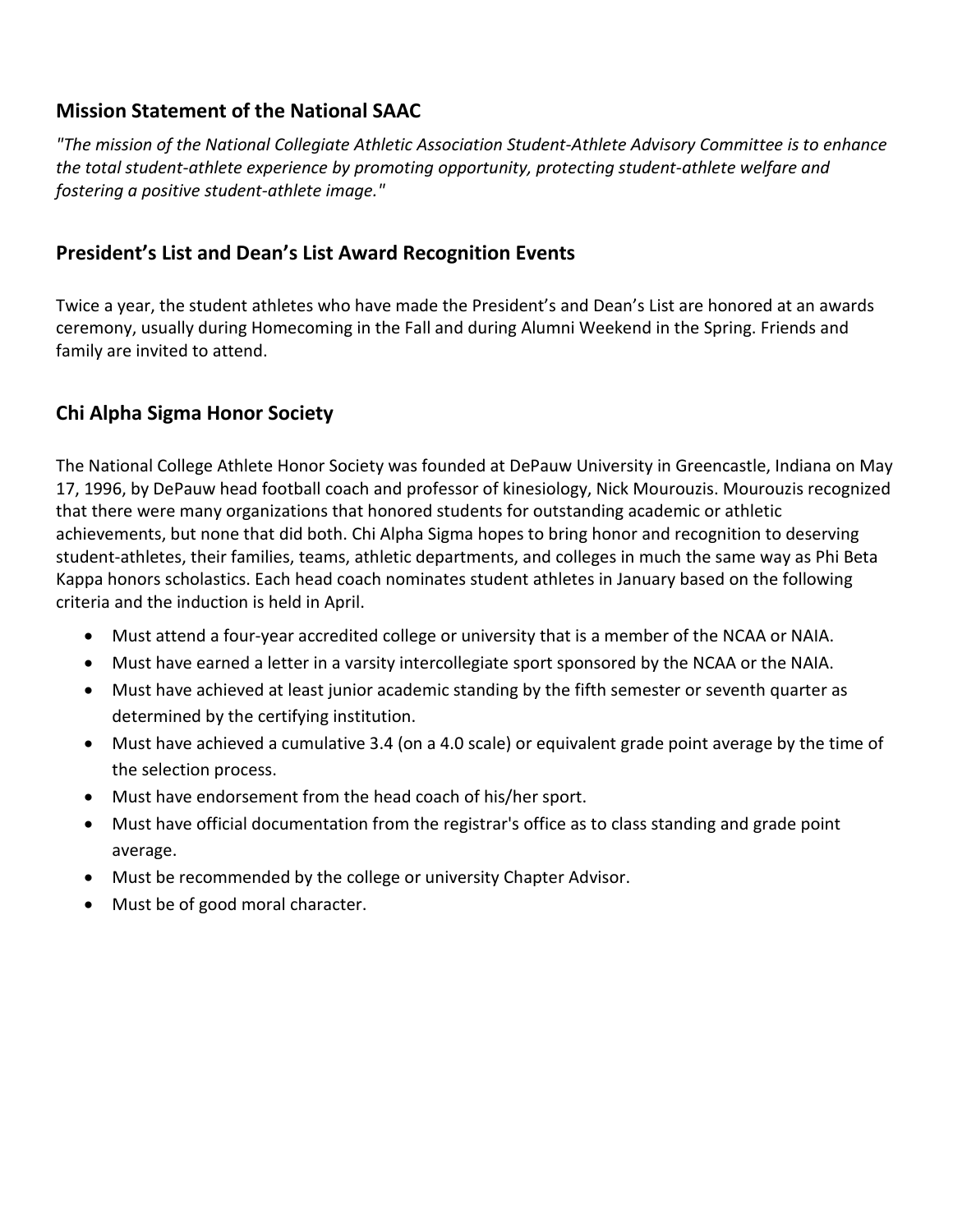## **ATHLETIC TRAINING/SPORTS MEDICINE**

#### **Emergency Contact Numbers**

Campus Security: 455-3349, Front Gate: 455-3289

Athletic Training Office: (757) 233-3417 Fax: (757)233-8753

#### **Head Athletic Trainer** Carly Laidlaw, (757) 937-6802; [claidlaw@vwu.edu](mailto:claidlaw@vwu.edu)

**Sentara Outreach Athletic Trainer** Robyn Mitchell, (757) 402-3450; rmitchel[l@vwu.edu](mailto:khinton@vwu.edu)

#### **Sentara Outreach Athletic Trainer** Yvette Moscoso, (757) 937-9512; ymoscoso@vwu.edu

**Sentara Outreach Athletic Trainer** Jimmy Rodriguez, (757) 233-3417; njrodriguez@vwu.edu

**Ortho Virginia: (757) 422-8476** Dr. Campbell; Team Orthopedic Surgeon

**Sentara Sports Medicine** Dr. Patel

### **ATHLETIC TRAINING FACILITY RULES**

- No cleats or muddy shoes allowed
- No food or drink allowed
- No profanity
- Be on time for all treatments and rehab
- Be respectful of fellow athletes and athletic trainers
- No book bags, equipment bags, or sports equipment are allowed
- No smokeless tobacco is allowed
- Do not touch anything without permission
- The athletic training room is not a hangout. If you are not getting treatment, please leave
- No horseplay allowed
- Do not play with any rehab equipment without permission
- Athletes do not treat themselves in the athletic training room. This includes electrical modalities, accessing medication and rehabilitation equipment.
- If you cannot follow the rules, then you will be asked to leave!
- Only current varsity VWU athletes with completed requirements are entitled to athletic training services.

### **Expectations of Student Athletes**

● Student athletes are encouraged to report all injuries, illnesses, and all medical conditions to the athletic training staff.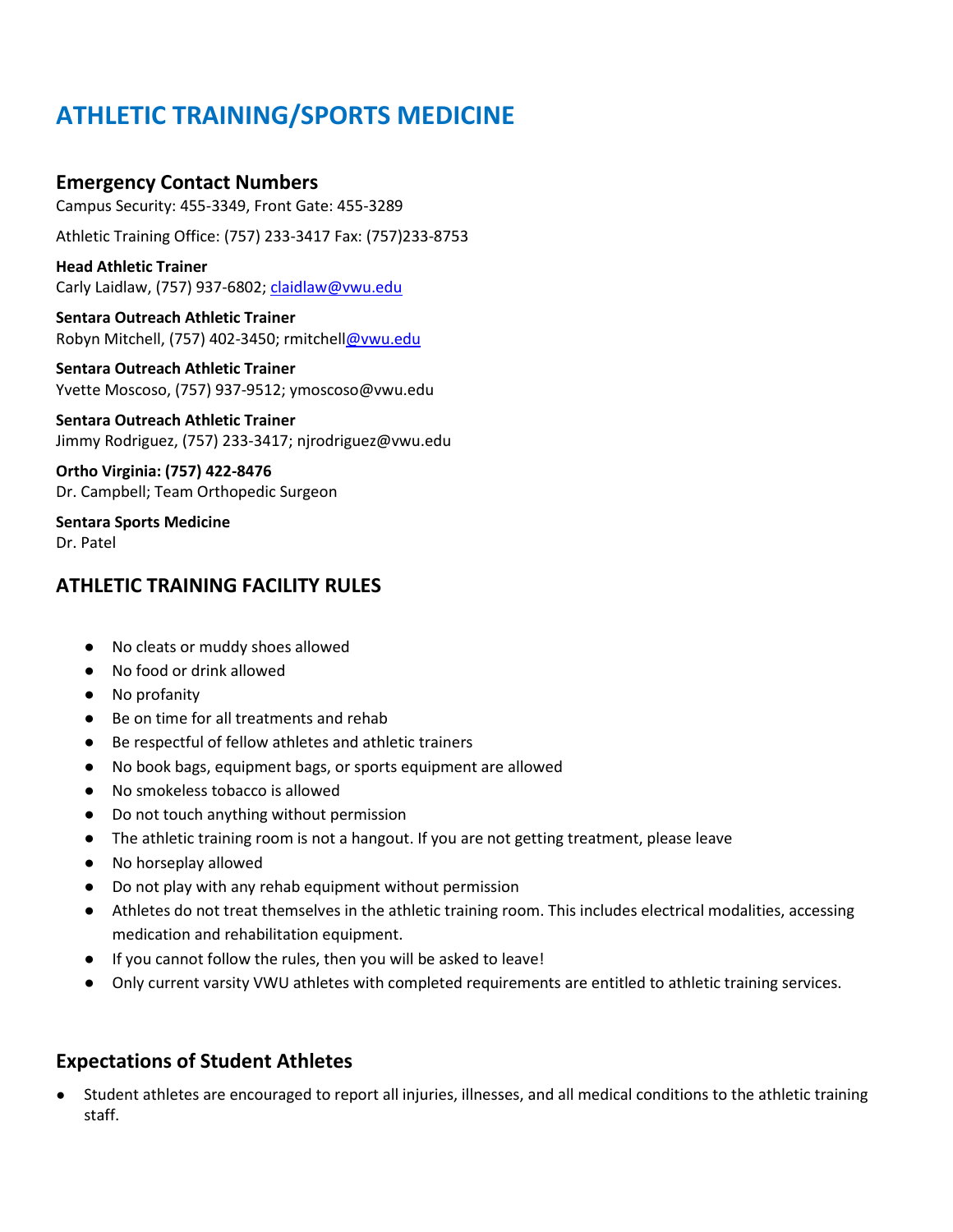- Student athletes need to utilize the athletic training facility and staff during the morning so that proper evaluation and referral can occur.
- All student athletes must sign in prior to receiving care from athletic training staff.
- Student athletes must show respect to the athletic training staff and fellow student athletes at all times.
- Student athletes are to leave the athletic training facility as they found it.
- Student athletes must be efficient with the time of the athletic training staff and efficient with their own time.
- The health and well-being of the student athlete is ultimately their own responsibility. The student athlete must take care of their well-being and seek assistance when needed.
- Email to set-up Athletic Training appointments.

### **Athletic Training Hours**

**Monday-Friday:** Posted on Athletic Training Facility Doors for each semester **Saturday-Sunday:** No schedules hours, schedules practice and game coverage only

- All morning treatment and rehab sessions are **by appointment only**.
- We will be open 1 hour prior to every practice and 2 hours prior to every athletic event.
- We will be here approx. 30 minutes after every athletic event.
- Weekend hours will be determined based on game and practice schedules.
- Athletic Training room hours are subject to change at any time based on athletic training staff availability, sports season, and university breaks. We will try to post changes on the athletic training room door.

### **TEAM PHYSICIAN SERVICES AND POLICIES**

Student athletes at Virginia Wesleyan University are fortunate to have extremely easy access to the services of a highly skilled and experienced group of team physicians. In order to continue our relationship with OrthoVirginia we ask that the following guidelines be followed.

- Our orthopedic surgeon will host clinics once a week in the athletic training facility. The day and time of the week that they come is flexible but will be communicated once each clinic is set.
- All student athletes who are going to see a physician during on-campus clinics need to first be evaluated by a member of the athletic training staff and have their appointment scheduled. No walk-in appointments will be permitted.
- The athletic training staff will communicate with the physicians about the cases to be seen in clinic on a given day. Based on the recommendations of the athletic training staff and the team physician; student athletes may be asked to go to the team physician's office for their appointment. Often this is to streamline the care student athletes will receive.
- Student athletes will be responsible for finding transportation to and from appointment with team physicians.
- The athletic training staff will assist in getting directions to medical facilities to student athletes.
- The athletic training staff will make every effort to supply providers with insurance information on student athletes. However, student athletes are expected to take their insurance information with them to all medical appointments.

### **STUDENT ATHLETE'S RIGHTS AND RESPONSIBILITIES**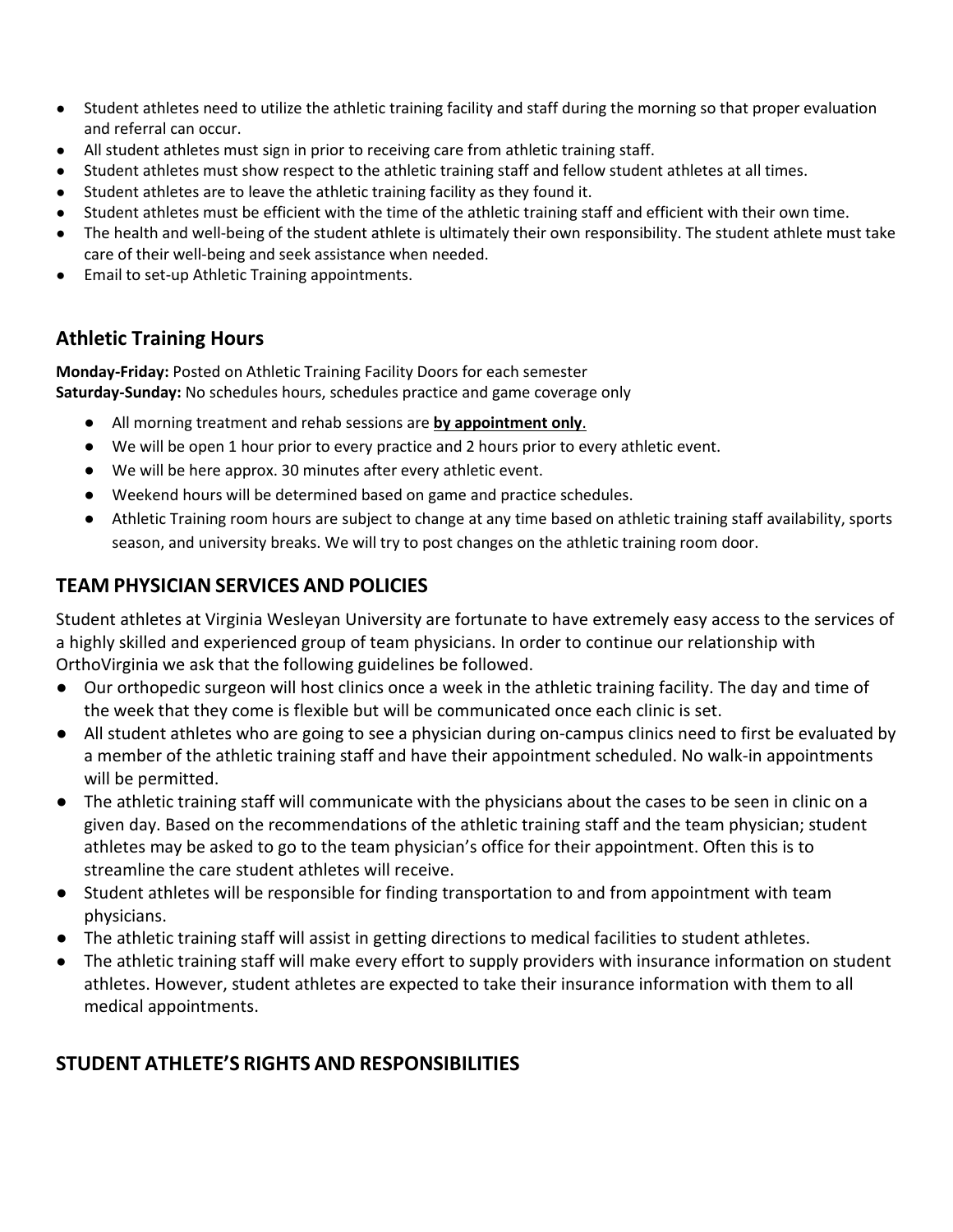The Virginia Wesleyan University athletic training department is dedicated to providing the best healthcare and customer service possible to the student athletes. As a student athlete, you may expect to receive considerate and respectful care. We will honor your rights to patient-centered care and thus you will be informed and involved in making decisions about your care. You have the following rights and responsibilities as a student athlete.

Student athletes have the right to:

- 1. Privacy and confidentiality regarding their medical care.
- 2. Expect that their medical records will be kept confidential and that access to information concerning them will be limited to those directly involved in your care. Their medical records will only be released in cases of medical emergencies, in response to court ordered subpoenas or to persons you specify with your written consent.
- 3. Access to all information contained in their medical record.
- 4. Know about their injury/illness and proposed treatment and to participate in the creation of their plan of care. Information will be given by the athletic training staff or its physicians in a manner in which the student athlete can understand including the right to know why they need a surgical procedure or treatment and who will perform that procedure or treatment.
- 5. Receive the necessary information to contribute to decisions about their care including cost, risk benefits, limitations of and alternatives to diagnostic and therapeutic modalities.
- 6. Give their informed consent before any diagnostic or therapeutic procedure is performed.
- 7. Be treated in a professional, courteous and respectful manner, which does not discriminate because of age, race, disability, national origin, religious beliefs, gender, sexual orientation or veteran status.
- 8. A second opinion or appropriate referral.
- 9. Express suggestions and/or concerns in an appropriate and respectful manner.
- 10. Know the names and positions of people involved in your care.

Student athletes have the responsibility:

- 1. To ask questions and seek clarification if they do not understand the explanation of their diagnosis, treatment, prognosis or any instructions.
- 2. To provide accurate information about their present illness and past medical history and wishes for their medical care.
- 3. To follow instructions concerning medications, follow-up visits, education recommendations, and other essential steps in their treatment plan and to notify the athletic training staff if this plan cannot be followed or if problems arise.
- 4. For treating athletic training staff and personnel in a respectful and courteous manner.
- 5. To arrive as scheduled for appointments and to notify the athletic training department in advance in cases of cancelations or reschedules.
- 6. For following all rules and regulations that are posted within the athletic training facility.
- 7. For treating the athletic training facility as a medical facility and maintain its cleanliness and orderliness.
- 8. For follow through on your agreed upon plan of care.
- 9. For considering and respecting the rights of others.

### **PRESEASON PRE-PARTICIPATION SCREENING POLICY**

In order to help identify any potential injuries or illness that may affect the student athlete's performance and/or activities of daily living the athletic training department, in conjunction with the Health Services Department, require all new student athletes to have medical clearance. The athlete will not be cleared to participate without the proper medical clearance.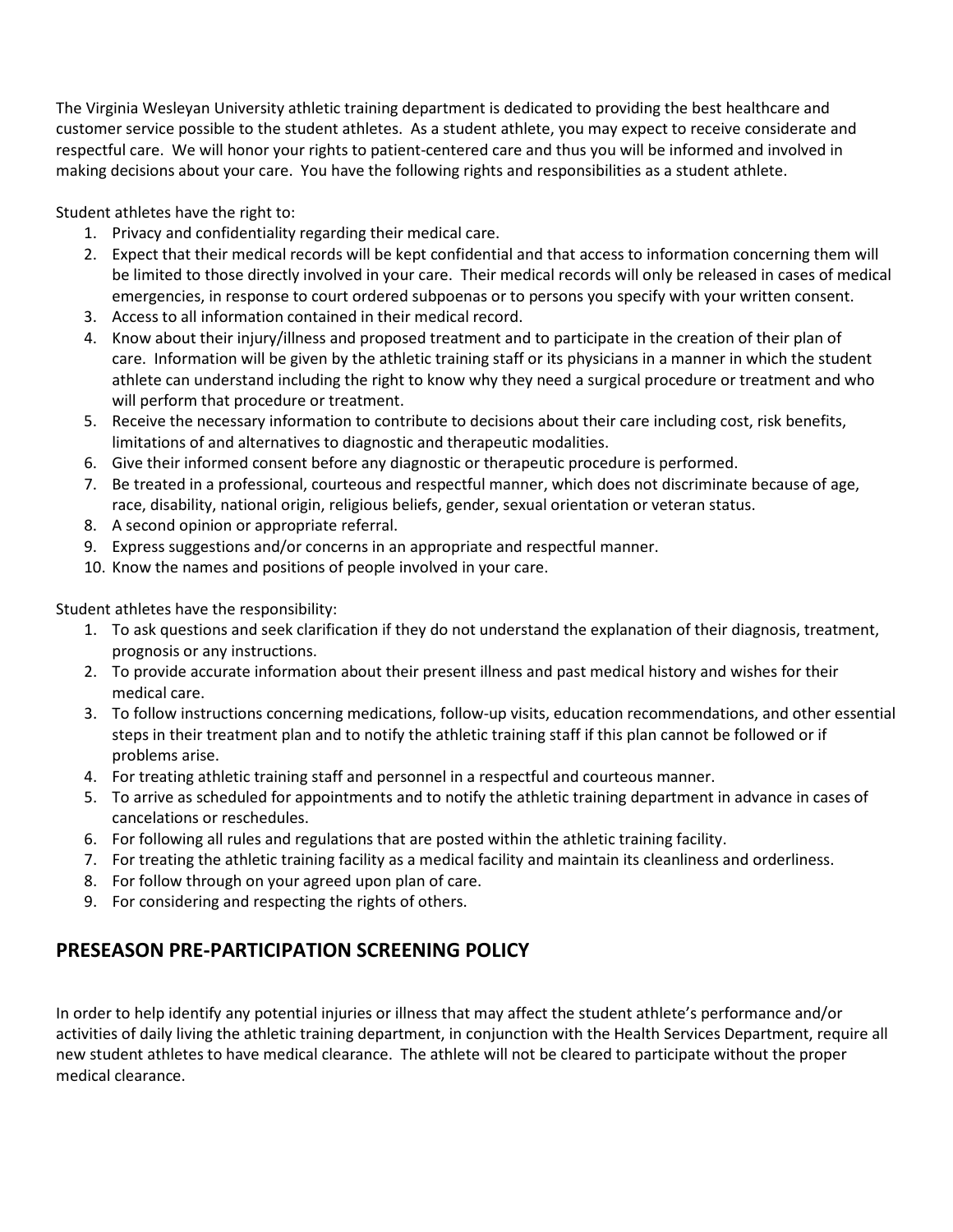Prior to the enrollment to the University, the athlete must register for the Athletic Trainers System (ATS) and complete all required documents in the athlete portal. In addition, the student athlete must provide a recent physical using the required form (within the last 6 months) and sickle cell lab test results. All tasks should be completed prior to August  $1<sup>st</sup>$ .

All medical records will be reviewed by the Athletic Training Staff prior to athlete participation. In the subsequent years of athletic participation, the athlete will complete an annual medical update verification and new paperwork prior to the start of the athlete's athletic season via ATS. The athlete is responsible for providing accurate and current medical history on the update form. In the event of questionable or concerning conditions, further review and/or appropriate medical referrals will be made to ensure safe participation clearance.

### **RETURN TO PARTICIPATION POLICY**

The athlete will only be returned to athletic participation upon the clearance of the team physician or athletic training staff, which operates under the supervision of the team physician. All treating medical professionals will take care to make sure that the athlete's well-being is maintained when making return to play decisions. Documentation of full medical clearance must be obtained and maintained in the athlete's medical file for each injury/illness requiring it.

### **STUDENT ATHLETE REFERRAL POLICY**

When an athlete requires treatment out of the athletic training staff's scope of practice they will refer the athlete to the necessary medical professional. When making a referral, the athletic training staff will make every attempt to follow the procedures of the athlete's insurance company to facilitate full benefits. When possible, orthopedic injuries will be assessed by the team physician's office on campus, enhancing continuity of care. The appointments will be made in a timely fashion taking academic, personal, and athletic commitments into account. The appointment will be made for the earliest available time.

In the event an athlete seeks his/her own referral without prior consult with the athletic training staff, s/he takes sole financial responsibilities and must provide proper documentation to the athletic training staff concerning assessment and treatment plan.

All athletes experiencing general medicine illnesses and reporting the athletic training staff will be referred to VWU Sentara Student Health Center. The athlete will then follow the referral process of the VWU Sentara Student Health Center. If the athlete experiences general medicine illness outside of athletic training and health services hours of operation the athlete should seek medical attention at an insurance approved provider.

### **CONCUSSION SAFETY PROTOCOL**

#### **Introduction**

Virginia Wesleyan University (VWU) is committed to ensuring the health and safety of its student athletes. To this end, and in accordance with NCAA legislation [Division I Constitution 3.2.4.18; Division II Constitution 3.3.4.16; Division III Constitution 3.2.4.16], VWU has adopted the following Concussion Safety Protocol for all student athletes*.* This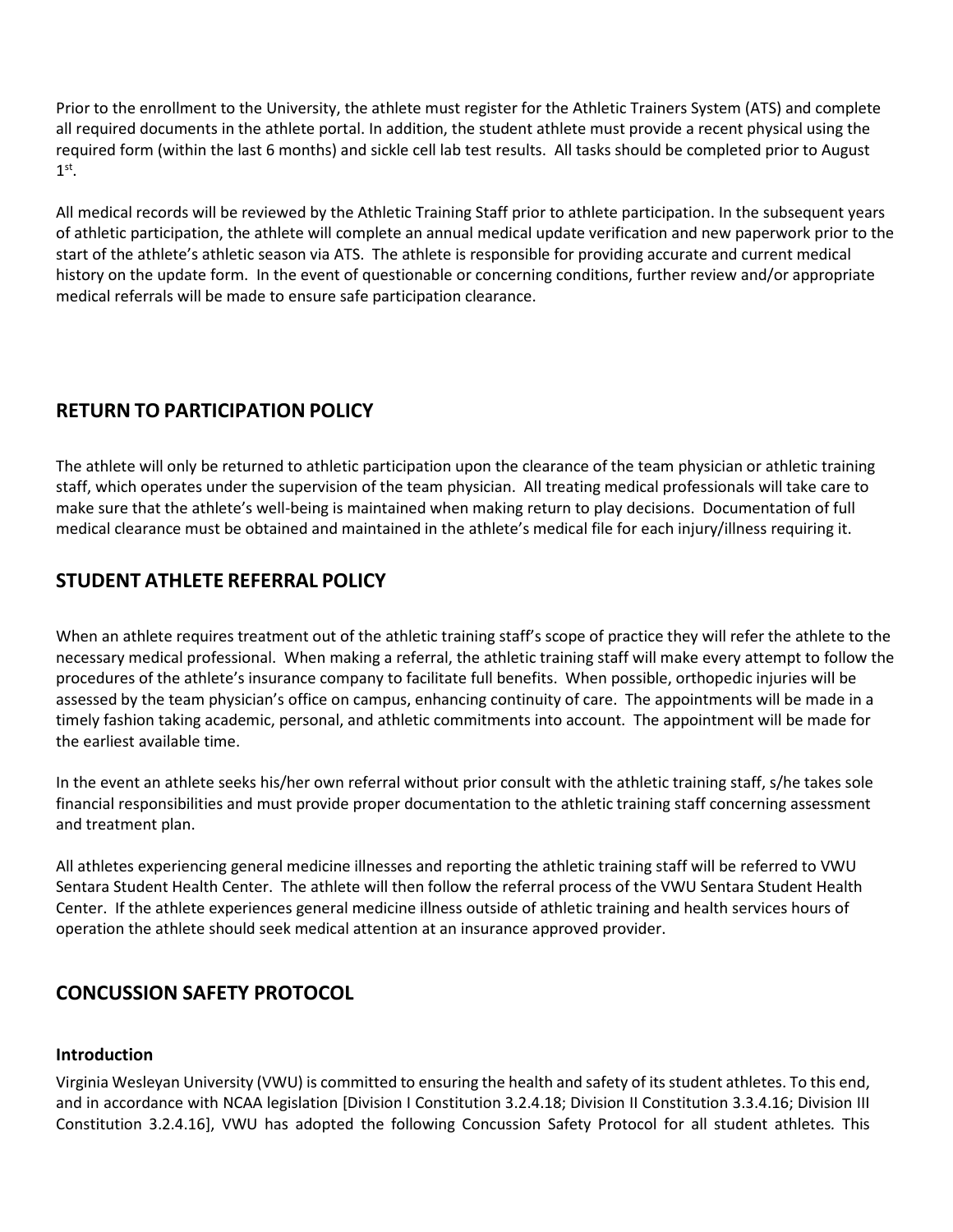protocol establishes and/or identifies: (1) a sport-related concussion definition; (2) independent medical care; (3) preseason education; (4) pre-participation assessment; (5) recognition and diagnosis of concussion; (6) concussion management; (7) return to activity, including both return-to-learn and return-to-play; (8) reducing exposure to head trauma.

### **1. Concussion Definition**

The 5th international conference on concussion in sport defines concussion as follows:

Sport-related concussion (SRC) is a traumatic brain injury induced by biomechanical forces. Several common features that may be utilized to clinically define the nature of a concussion head injury include:

- SRC may be caused either by a direct blow to the head, face, neck or elsewhere on the body with an impulsive force transmitted to the head.
- SRC typically results in the rapid onset of short-lived impairment of neurological function that resolves spontaneously. However, in some cases, signs and symptoms evolve over a number of minutes to hours.
- SRC may result in neuropathological changes, but the acute clinical signs and symptoms largely reflect a functional disturbance rather than a structural injury and, as such, no abnormality is seen on standard structural neuroimaging studies.
- SRC results in a range of clinical signs and symptoms that may or may not involve loss of consciousness. Resolution of the clinical and cognitive features typically follows a sequential course. However, in some cases symptoms may be prolonged.
- The clinical signs and symptoms cannot be explained by drug, alcohol or medication use, other injuries (such as cervical injuries, peripheral vestibular dysfunction, etc.) or other comorbidities (e.g., psychological factors or coexisting medical conditions).

#### **2. Independent Medical Care**

As required by NCAA Independent Medical Care legislation, team physicians and athletic trainers shall have unchallengeable autonomous authority to determine concussion management and return-to-activity decisions for all student athletes. Further, the athletics health care administrator shall ensure that the concussion safety protocol is available for, and rehearsed by, all athletics personnel.

#### **3. Preseason Education**

All student athletes will be provided the NCAA Concussion Fact Sheet (or similar applicable material) and be required to sign an acknowledgement, on an annual basis during their pre-participation evaluation, that they have been provided, read and understood the concussion education material. This signed acknowledgement will be filed in the student athlete's medical record.

All coaches, team physicians, athletic trainers and directors of athletics will be provided the NCAA Concussion Fact Sheet (or similar applicable material) and be required to sign an acknowledgement, on an annual basis, that they have been provided, read and understood the concussion education material. This signed acknowledgement will be filed in a secure location.

#### **4. Pre-Participation Assessment**

All student athletes will undergo at least one pre-participation baseline concussion assessment. This pre-participation assessment will, at a minimum, include assessment for the following:

- Brain injury and concussion history.
- Symptom evaluation (Symptom Evaluation in SCAT5)
- Cognitive assessment (ImPACT test)
- Balance evaluation (Modifies BESS, Balance evaluation in SCAT5)
- Patient Health Questionnaire 9 (PHQ-9)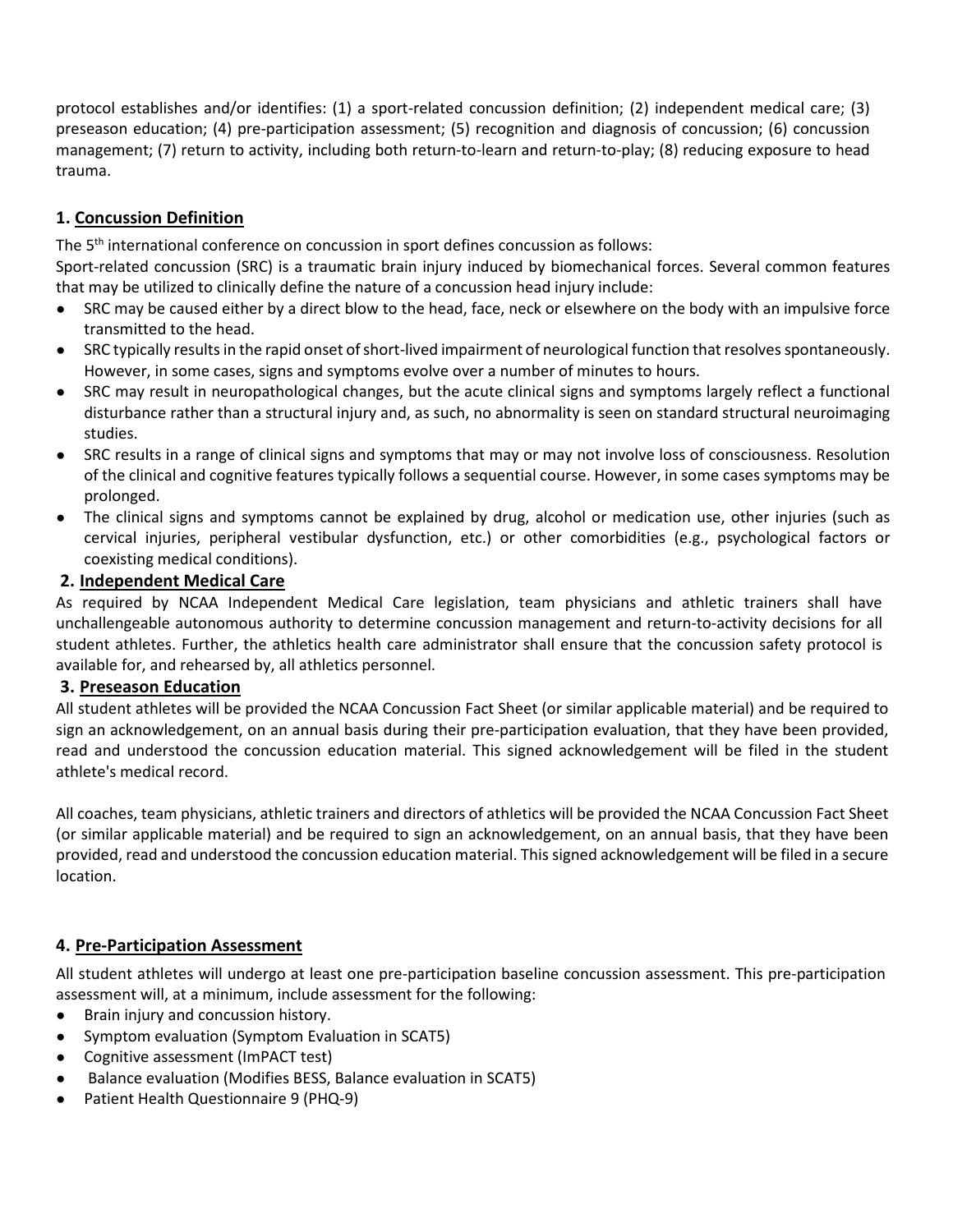The sports medicine team will review all ImPACT baseline tests for validity. Any baseline tests found to be invalid will be repeated no sooner than 24 hours. The athlete and coaches will be informed that the athlete cannot participate in any contact activity until the athlete has a valid ImPACT baseline test. Athletes with more than one invalid ImPACT baseline test will be further evaluated by the team physician. The team physician determines pre-participation clearance and any need for additional consultation or testing. Special consideration will be given for new baseline concussion assessment six months or beyond for student athletes who have suffered a concussion or who have a complicated concussion history.

#### **5. Recognition and Diagnosis of Concussion**

A member of the VWU medical team with training in the diagnosis, treatment and initial management of acute concussion will be present at all NCAA competitions in the following contact/collision sports: (basketball (men's and women's); field hockey; soccer (men's and women's): softball; baseball; volleyball; lacrosse (men's and women's); pole vault (men's and women's).

NOTE: To be present means to be on site at the campus or arena of the competition. VWU will ensure that such personnel will be from VWU, from the opposing team or will be contracted independently for the event.

A member of the VWU medical team with training in the diagnosis, treatment and initial management of acute concussion will be available for all NCAA practices in the following contact/collision sports: basketball (men's and women's); field hockey; soccer (men's and women's), softball, baseball, volleyball; lacrosse (men's and women's).

NOTE: To be available means that, at a minimum, medical personnel can be contacted at any time during the practice via telephone, messaging, email, beeper or other immediate communication means. Further, the case can be discussed through such communication, and immediate arrangements can be made for the athlete to be evaluated.

Symptoms of concussion include, but are not limited to: (1) physical symptoms of headache, nausea, balance problems, dizziness, visual difficulty, fatigue, sensitivity to light, sensitivity to noise, headache, feeling "out of it" or "foggy," vision changes, feeling dazed or stunned; (2) cognitive symptoms of feeling mentally foggy or slowed down, difficulty concentrating, difficulty remembering, forgetfulness, confusion, feeling slow; (3) emotional symptoms of irritability, sadness, nervousness, feeling more emotional; (4) sleep symptoms of drowsiness, sleeping more or less than usual, difficulty falling asleep.

Visible signs of concussion include but are not limited to: lying motionless; unconsciousness; vomiting; vacant look; slow to get up; balance difficulty or incoordination; clutching the head.

If an athlete, teammate, coach, official or member of medical staff identifies signs, symptoms or behaviors consistent with concussion, the following will take place immediately:

- The athlete must be removed from practice or competition.
	- $\circ$  The athlete must be evaluated by a member of the medical team with concussion experience.
	- $\circ$  The athlete must be removed from practice/play for that calendar day if concussion is confirmed or suspected.

The initial concussion evaluation will include:

- Symptom assessment. (Symptom Evaluation of SCAT5)
- Physical and neurological exam.
- Cognitive assessment. (ImPact Test)
- Balance exam. (modified BESS or balance evaluation of SCAT5)
- Patient Health Questionnaire 9 (PHQ-9)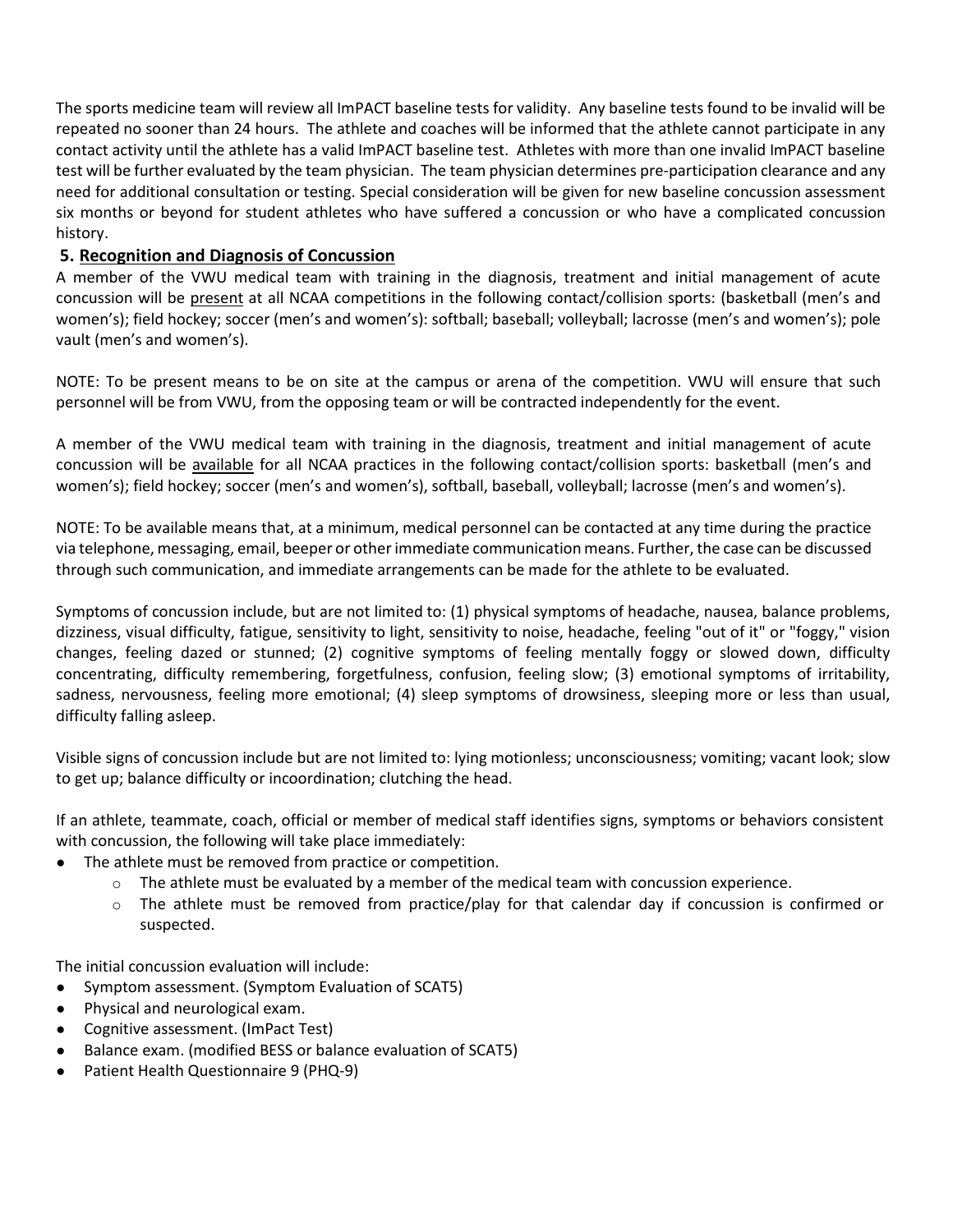Because a force sufficient to cause concussion can also cause cervical spine or other head trauma, the initial concussion evaluation will also include assessment for cervical spine trauma, skull fracture and intracranial bleed.

#### **6. Post-concussion Management**

An emergency action plan will be in place for any suspected or diagnosed concussion. This plan includes rehearsed arrangements for emergency medical transportation. The emergency action plan will be activated for any of the following:

- Glasgow Coma Scale < 13.
- Complete loss of consciousness (i.e. motionless and unresponsive).
- Seizure activity.
- Focal neurological deficit suggesting intracranial trauma.
- Suspected spine injury.
- Severe headache or severe confusion.
- Persistently diminished/worsening mental status or other neurological signs/symptoms.
- Repetitive emesis.

Because concussion may evolve or manifest over time, for all suspected or diagnosed concussions, there will be in place a mechanism for serial evaluation of the athlete.

For all cases of diagnosed concussion, the athlete and another responsible adult will be provided oral and/or written care regarding concussion management. Such instructions must be documented.

As most athletes with concussion have resolution of symptoms in 7-10 days, all athletes who have prolonged recovery more than two weeks will be re-evaluated by a physician. Such re-evaluation will be performed to confirm the concussion diagnosis, or to consider co-morbid or post-concussion diagnoses such as: sleep dysfunction; migraine or other headache disorders; mood disorders such as anxiety and depression; ocular or vestibular dysfunction; cervicalgia/neck pain; other post-concussion diagnoses. Athletes may be referred to physician sooner depending on the severity of symptoms or complexity of their case.

#### **7. Return to Activity**

Student athletes require a graduated program of care following concussion, both for return-to-learn and return-to-play. Both will be considered carefully.

#### **Return-to-Learn**

Returning to academic activities after a concussion is a parallel concept to returning to play after concussion. After concussion, brain energy may not be available to perform normal cognitive exertion and function. The return-tolearn concept should follow an individualized and step-wise process overseen by a point person within the athletics department, who will work in conjunction with a multidisciplinary team.

The VWU multidisciplinary team may vary student-to-student, depending on the difficulty in returning to a normal school schedule. Such team will include, but not necessarily be limited to:

- Team physician.
- Athletic trainer.
- **Student Health Services**
- Neuropsychologist consultant.
- Faculty athletics representative.
- Academic counselor.
- Course instructor(s).
- University administrators.
- Office of disability services representative.
- Coaches.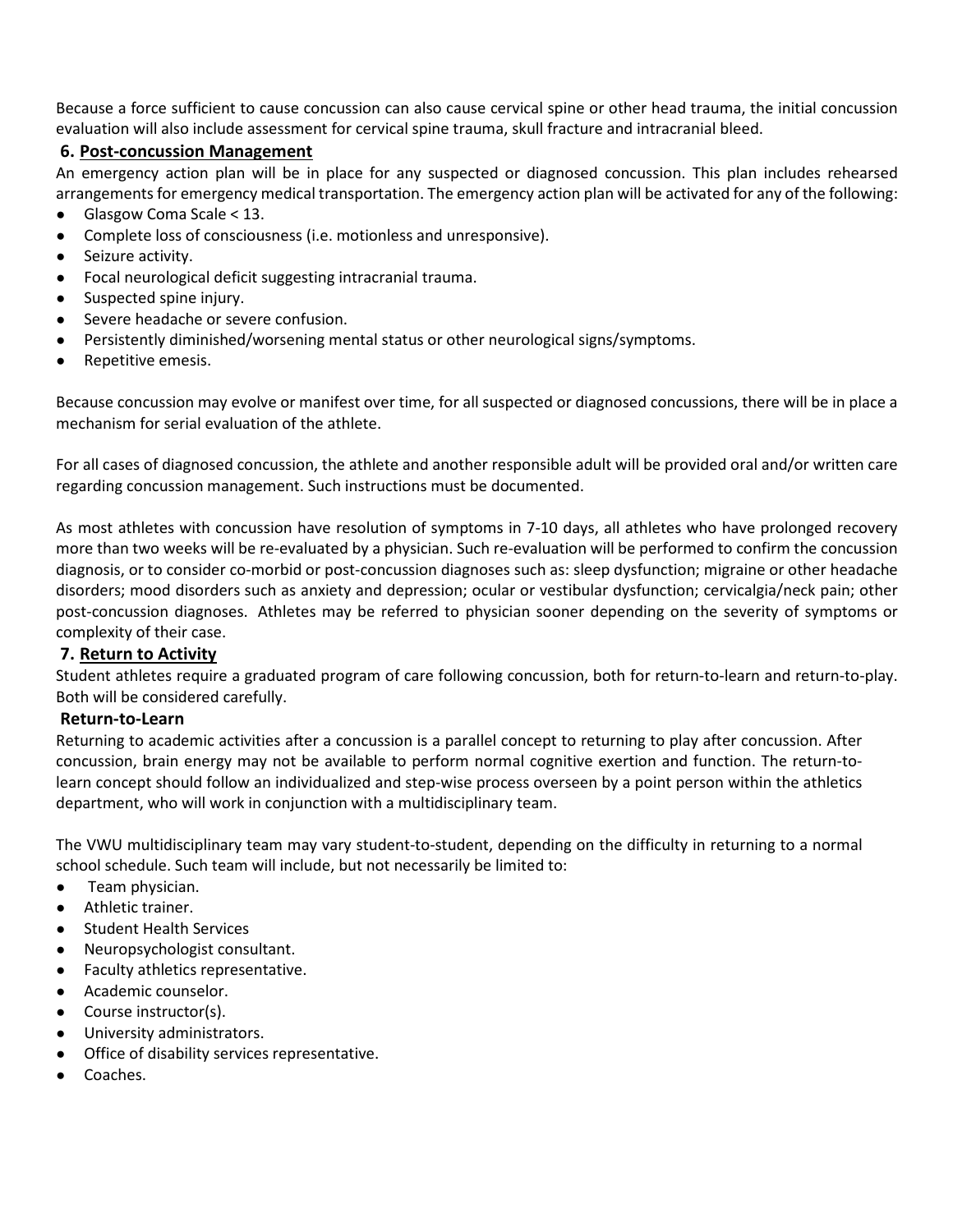Student athletes who have suffered a concussion will not return to classroom on the same day. Following the first day of rest, the athlete will undergo an individualized plan that will include the following:

- The plan will be compliant with ADAAA.
	- $\circ$  The athlete will remain at home or in the dorm if he/she cannot tolerate light cognitive activity. Otherwise, return to the classroom and studying will be as tolerated and on a gradual basis.

The academic schedule will normally not need to be adjusted for more than two weeks. If the student athlete continues to require accommodations after two weeks, the following will occur:

- The athlete will be re-evaluated by a physician, which will confirm the diagnosis or consider other postconcussion diagnoses.
- Other members of the multi-disciplinary team will become engaged as needed.
- For more prolonged return-to-learn cases, consideration will be given to working with other campus resources, all of which will be consistent with ADAAA. Such resources will include any of the following:
	- o Learning specialists.
	- o Office of disability services.
	- o ADAAA office.

#### *Return-to-Play*

It is important to recognize each return-to-play plan will be individualized and supervised by a VWU health care provider with expertise in concussion management. Final determination of return-to-play will be made by the VWU physician or his/her qualified designee.

The initial treatment for all athletes following concussion is at least 1-2 days of relative physical and cognitive rest. Relative rest should continue until the athlete has returned to his/her pre-concussion baseline status. Discretion can be used by the health care provider to introduce mild aerobic activity during the transition period of returning to pre-concussion baseline status, so long as such activity does not exacerbate post-concussion symptoms or signs.

Once the athlete has returned to his/her baseline status at rest and during unrestricted cognitive/classroom activities, a stepwise progression return-to-play protocol will take place. Progression from one step in the protocol to the next can take place when the stepwise activity does not lead to worsening or new symptoms. The stepwise progression includes:

- 1. Light aerobic exercise such as walking, swimming or riding a stationary bike for at least
- 2. 15 minutes. No resistance training is permitted. If asymptomatic with light aerobic exercise, then;
- 3. Sport-specific activity (mode, duration and intensity specific) exercise with no head impact. If asymptomatic with sport-specific activity, then;
- 4. Non-contact sport drills and resumption of progressive resistance training. If asymptomatic with non-contact drills and resistance training, then;
- 5. Full-contact practice and unrestricted training. If asymptomatic with full-contact practice, then;
- 6. Return-to-competition is allowed.

NOTE: If at any point the student athlete becomes symptomatic (more symptomatic than baseline), the team physician or physician designee will be notified, and adjustments will be made to the return-to-play progression. It is commonplace for progression of each step to take at least 24 hours.

#### **8. Reducing Exposure to Head Trauma**

VWU is committed to student athlete health and safety. To that end, VWU will be proactive in efforts to minimize exposure to head trauma. The following procedures are in place:

● Concussion Fact Sheets, plus education regarding safe play and proper technique, are made available to student athletes at the time of the pre-season annual health examination.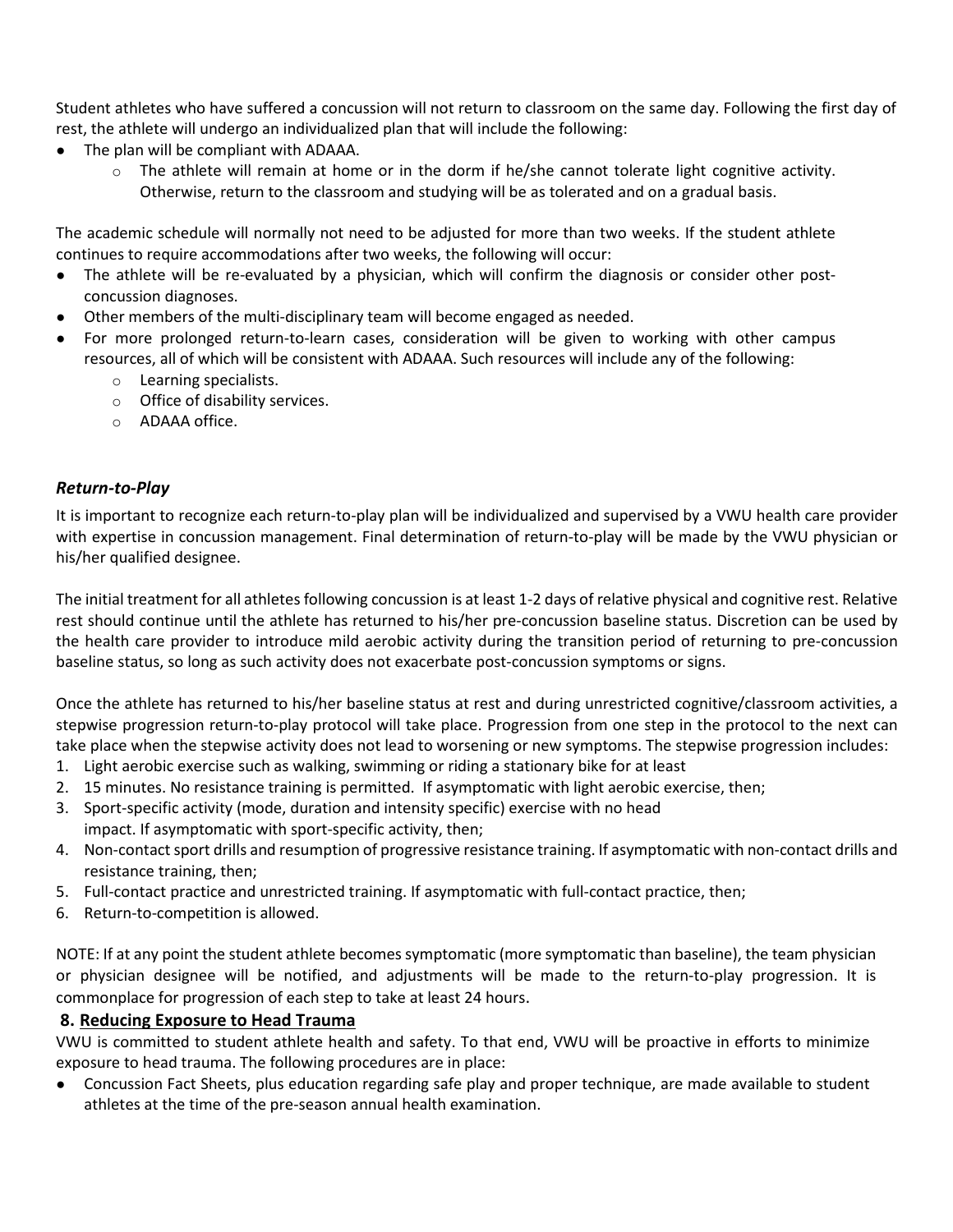- Concussion Fact Sheets, plus education regarding safe play and proper technique, are made available to coaches, sport administrators, team physicians, athletic trainers and strength and conditioning coaches on an annual basis.
	- o Reducing gratuitous contact during practice.
	- o Taking the head out of contact.
	- o Teams will take a "safety-first" approach to sport.

### **Sickle Cell Trait Policy**

Sickle cell trait is an inherited condition of the oxygen-carrying protein, hemoglobin, in the red blood cells. Sickle cell trait is a common condition, affecting greater than three million Americans. Although sickle cell trait is most predominantly in African-Americans and those of Mediterranean, Middle Eastern, Indian, Caribbean and South and Central American ancestry, persons of all races and ancestry may test positive for sickle cell trait. Sickle cell trait is usually benign, but during intense, sustained exercise, hypoxia (lack of oxygen) in the muscles may cause sickling (red blood cells changing from a normal disc shape to a crescent or "sickle" shape) of red blood cells, which can accumulate in the bloodstream and "logjam" blood vessels, leading to collapse from the rapid breakdown of muscles starving for food.

*NCAA Policy:* the NCAA requires that all NCAA Division III student athletes have knowledge of their sickle cell trait status before the student athlete participates in any intercollegiate athletic event, including strength and conditioning sessions, practice, competitions, etc. If unable to show proof of prior testing by having the athlete's primary care physician complete the sickle cell trait status, the athlete must be tested to determine the athlete's sickle cell status.

*Athletics Testing Procedures:* All students that are unable to confirm their sickle cell trait status must undergo sickle cell trait testing prior to participation in any intercollegiate athletic activity. More information pertaining to sickle cell trait and NCAA athletics can be found a[t](about:blank) [http://www.ncaa.org/health-and-safety/medical-conditions/sickle-cell-trait](about:blank)

### **Asthma Policy**

Student athletes who have been diagnosed with asthma are solely responsible for managing their prescription. The Athletic Training staff is not responsible for carrying, administering or checking expiration dates on inhalers. All student athletes who have an inhaler or a rescue inhaler are required to report this to the Athletic Training Staff so they are aware and can better monitor the student athlete's health and care in relation to their asthma.

### **Diabetes Mellitus Policy**

Student Athletes with diabetes should report this to the Athletic Training Staff prior to coming to school or beginning athletics. Each student athlete with diabetes should have a diabetes care plan from their physician that includes blood glucose monitoring and insulin guidelines, treatment guidelines for hypoglycemia and hyperglycemia. Student athletes with diabetes should have a medic alert tag with them at all times.

*Supplies:* Student Athletes with diabetes should either carry the following with them at all times or provide the following to the athletic training staff to keep in the team medical kit.

- A copy of diabetes care plan.
- Blood glucose monitoring equipment and supplies.
- Supplies to treat hypoglycemia (sugary foods) and glucagon kit.
- Supplies for ketone testing.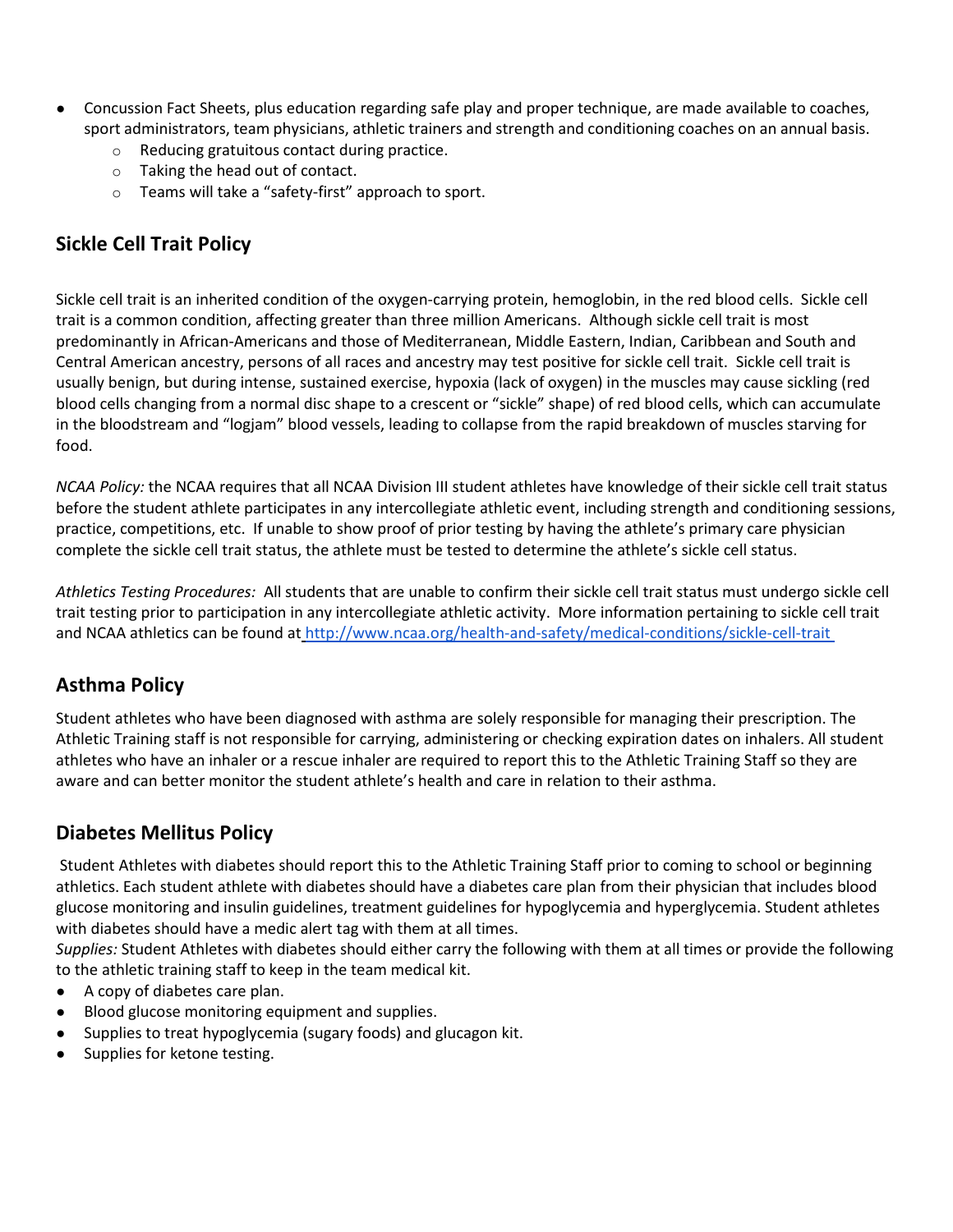## **DRUG AND ALCOHOL POLICIES**

As a Virginia Wesleyan university student, you are required to comply with the drug and alcohol policy of the institution, regulations of the commonwealth of Virginia laws and federal laws regarding illegal drugs. Furthermore, as a student-athlete you are also required to comply with NCAA banned substance policies and the following alcohol and other drug policy for Virginia Wesleyan University.

#### **Statement of purpose:**

The athletic department at Virginia Wesleyan University does not support the illegal or irresponsible use of alcohol or other drugs. Our department believes that the use of alcohol, tobacco, and other drugs can be detrimental to academic *and* athletic performance. Therefore, the athletic department alcohol and drug policy was developed in accordance with this philosophy. The following program objectives are also consistent with this philosophy:

- Inform student-athletes and staff of the NCAA, departmental, university, and state policies concerning alcohol and other drug use.
- Discourage alcohol abuse, underage drinking, and the use of illegal drugs and banned substances by VWU student-athletes.
- Identify student-athletes who may have problems and assist in proper treatment.
- Create a positive and healthy atmosphere for Virginia Wesleyan athletes.

The jurisdiction of the athletic department regarding drug and alcohol offenses begins the first day of practice for a student-athlete and continues until the student is no longer considered a student-athlete as per the NCAA definition of student-athlete. Policy violations that occur at the end of a sports season or those that occur during a season but are not discovered until the end of the season will be applied to the next sports season in which the athlete participates.

A coach has the option of making any sanction more stringent, but **not any less stringent than Commonwealth of Virginia law regarding alcohol use**: persons under the age of 21 may not purchase, possess, or consume beer, wine, or distilled spirits

**NCAA regulations regarding tobacco use:** the use of tobacco products is prohibited in all sports during practice and competition.

**NCAA regulations regarding banned substances:** all student-athletes are required to attend, once per year, an NCAA educational session regarding banned substances and must sign the NCAA drug testing consent form.

The alcohol and drug policies of the athletic department are not in lieu of those policies set forth in the Virginia Wesleyan student handbook and planner but are designed to support the Virginia Wesleyan community standards and to raise the awareness and educate student-athletes regarding their responsibilities as it relates to these policies.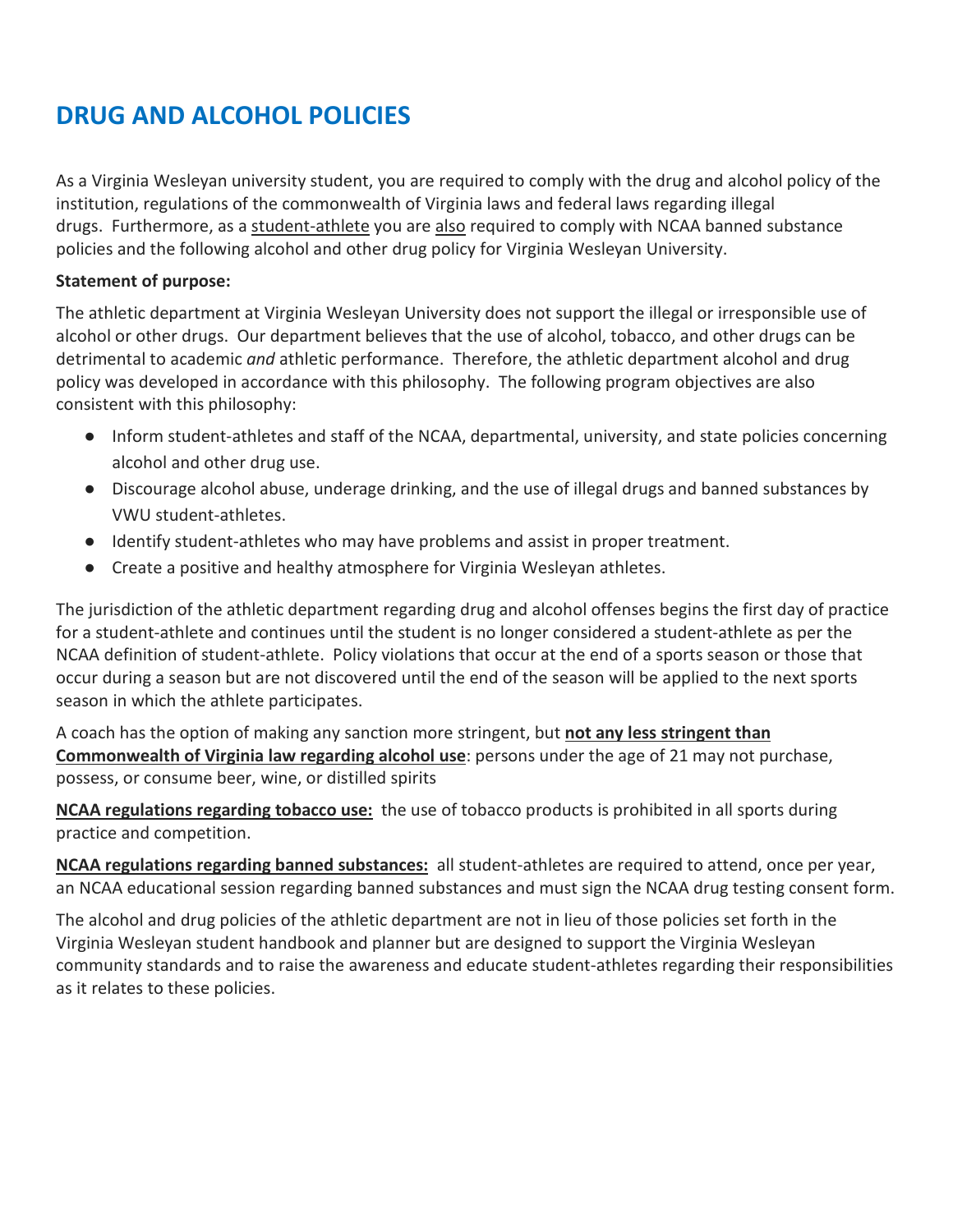## **Alcohol Policy Statement**

Virginia Wesleyan University athletic department does not condone the illegal or otherwise irresponsible use of alcohol. Alcohol dependence is a progressive disorder in which both psychological and physical dependency can develop. The negative physical and mental effects of the abuse of alcohol are well documented. Even low doses of alcohol impair brain function, judgment, alertness, coordination, and reflexes. Very high doses cause respiration suppression and death. Chronic and abusive use of alcohol can produce alcohol dependency, dementia, sexual impotence, cirrhosis of the liver, and heart disease. There is a high correlation between alcohol abuse and academic failure. Sudden withdrawal can produce severe anxiety, tremors, hallucinations, and life-threatening convulsions.Therefore, it is the responsibility of every member of the university community to know the risks associated with alcohol use and abuse. **In addition to student-athletes being subject to state law and university policy, the consumption of alcohol by student-athletes is prohibited in connection with any official intercollegiate athletic activity.**

A student-athlete who consumes alcohol will be accountable for any alcohol related incident in which he or she is involved. In such cases, the student-athlete is subject to university, department of athletics and/or team disciplinary action.

**The department of athletics prohibits the use of any funds to be used toward the purchase of alcoholic beverages for student-athlete consumption. This prohibition includes the purchase of alcohol for prospective student-athletes by current student-athlete hosts and the consumption of alcohol by prospective student-athletes while visiting the university. Regardless of whether a student-athlete host has reached the legal drinking age, purchasing alcohol for consumption by a person under the legal drinking age (i.e. a teammate or a prospective student-athlete) is a violation of state law.**

**The athletic department has approved the following policies and sanctions:**

Violations of the college's alcohol policy will be dealt with based on the college's community standards: expectations and responsibilities. The sanctions that may be imposed will follow the university's community arbitration system and those sanctions are listed and defined in the Virginia Wesleyan student handbook and planner. The following outlines the athletic department's actions in conjunction with those sanctions.

**Official Reprimand:** the student-athlete will meet with the head coach and be disciplined at the coach's discretion.

**Conduct Probation:** the student-athlete will meet with the athletic director and the head coach to discuss the consequences of continued disrespect of the university's alcohol policy and consequences will be given on a case-by-case basis. These consequences **may** include game suspension.

**Alcohol Probation:** the student-athlete will meet with the athletic director and the head coach to discuss the consequences of continued disrespect of the university's alcohol policy and consequences will be given on a case-by-case basis. These consequences **may** include game suspension.

**Drug Probation:** While on drug probation, should a student be found using, possessing, or being in the presence of drug paraphernalia or illegal substances on the campus of Virginia Wesleyan, they may be subject to suspension or dismissal from the University.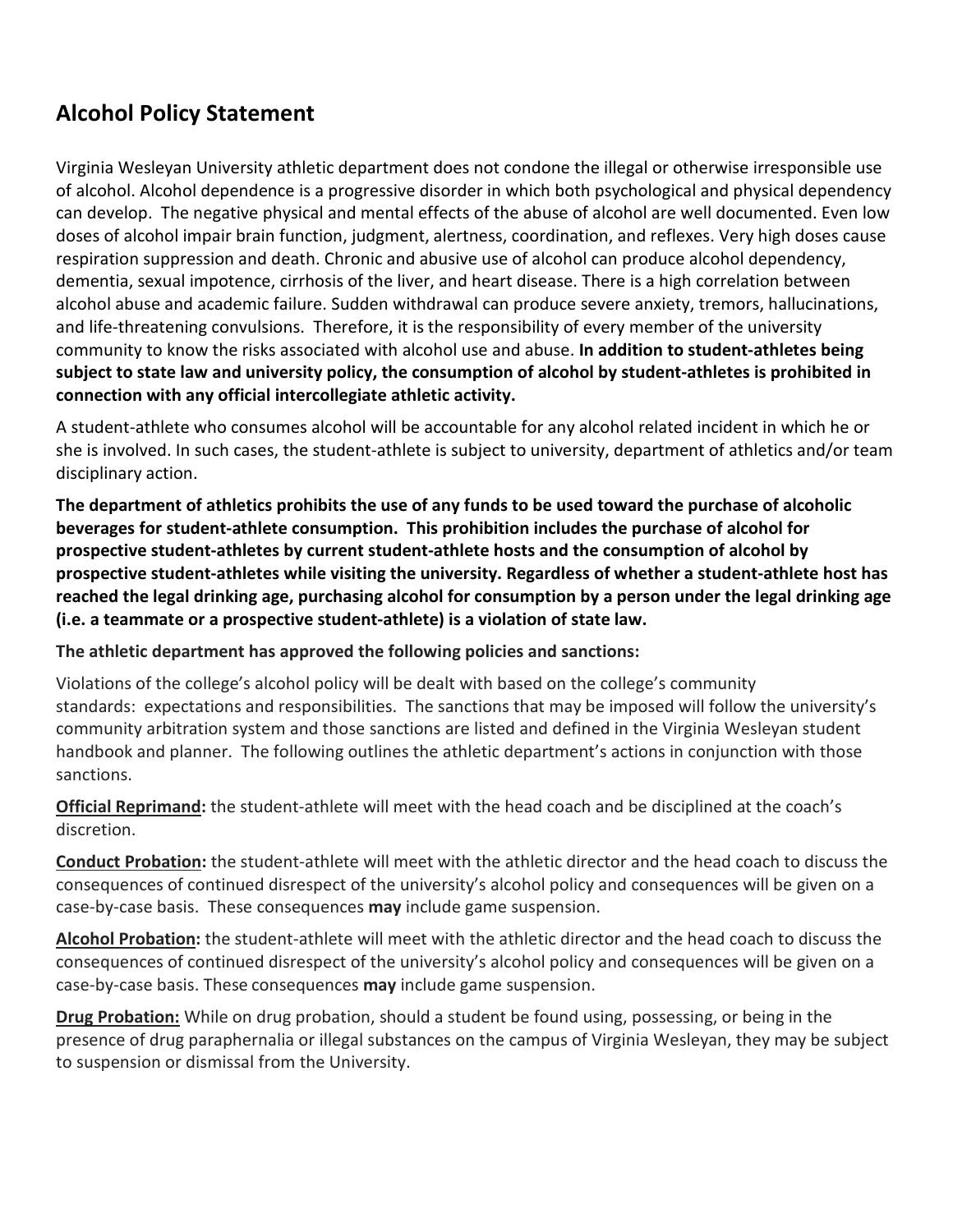**Disciplinary Probation:** the student-athlete will meet with the athletic director and the head coach. Consequences **will i**nclude a one game suspension minimum and may include other penalties imposed by the head coach.

The alcohol and drug policies of the athletic department are not in lieu of those policies set forth in the Virginia Wesleyan student handbook and planner, but are designed to support the Virginia Wesleyan community standards and to raise the awareness and educate student-athletes regarding their responsibilities as it relates to these policies.

## **Drug Policy Statement**

Every violation, whether a first offense or a second offense, carries the following sanctions:

- mandatory meeting with a member of campus life staff
- mandatory meeting with the athletic director and head coach

#### **Any violation of the university's drug policy, which is found to be true, and adjudicated by arbitration or administrative action:**

- **1. First violation- one game suspension minimum and other penalties may be imposed by head coach**
- **2.** Second violation- suspended for remainder of season and may include other penalties imposed by head coach

**Any policy violation involving the use of NCAA banned substances which is found to be true.**

- **1. First offense: one game suspension minimum and other penalties may be imposed by head coach**
- **2. Second offense: suspended for remainder of season and may include other penalties imposed by head coach**
- **3. The head coach may have the option of making any sanction more stringent, but not any less stringent**

### **The following definitions apply to this document:**

**Intercollegiate athletic activity** –activities including home and away competitions (including overnight trips), team practices, hosting recruits and other official team functions.

**University community arbitration system**- the organizational structure of this system is annually published in the Virginia Wesleyan student handbook and planner. The information includes a description of the following: the composition and duties of hearing bodies, due process and related proceedings, sanctions, and administrative action.

**Mandatory meeting with Campus Life** - the student-athlete will be required to meet with a campus life staff member, who will, in consultation with the university counselor, determine any appropriate referrals. The student-athlete is required to complete any additional referrals made by campus life staff.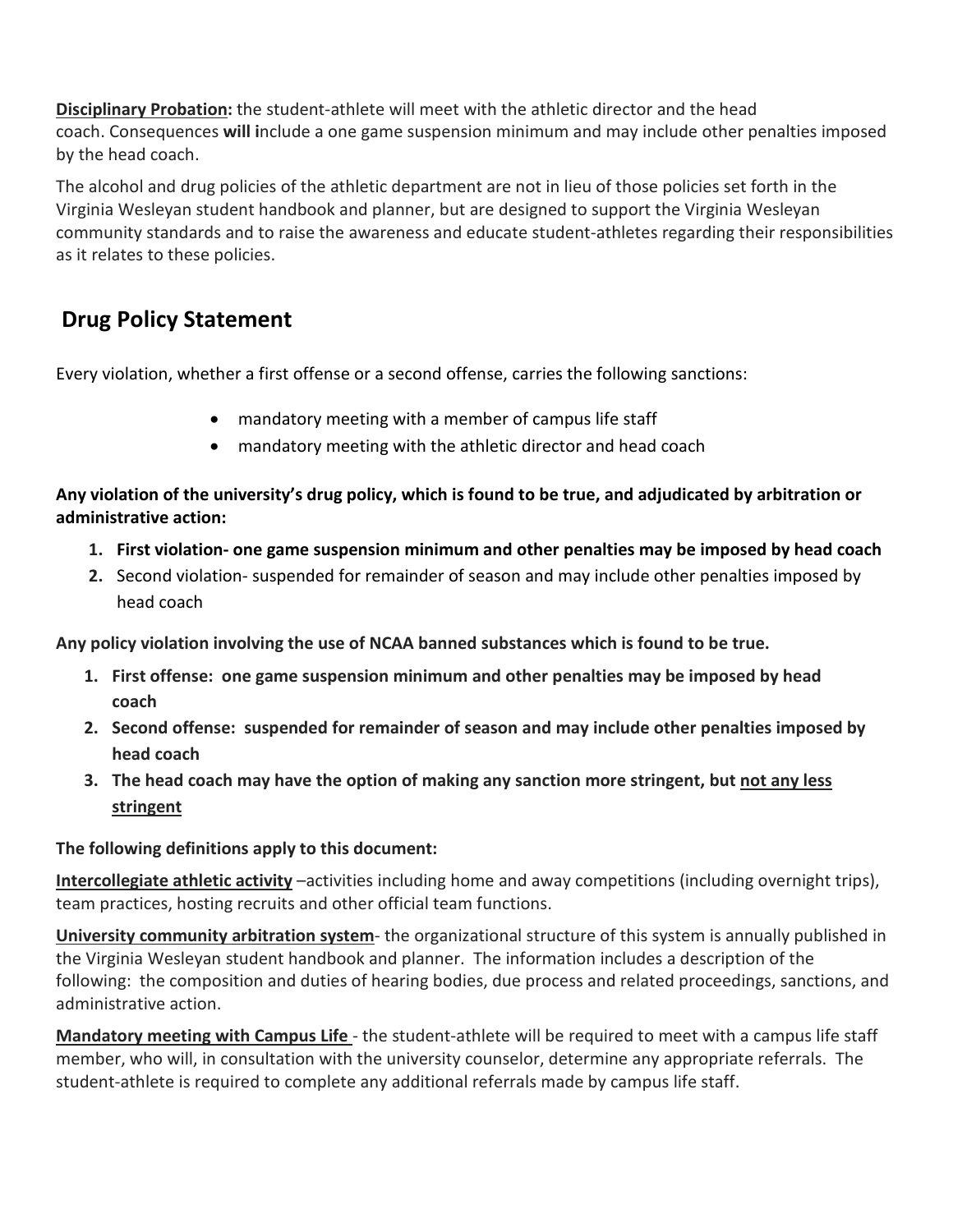**Game(s) suspension**—athletes will be permitted to attend and participate in practices conducted prior to or between the game(s) suspension. Athletes will be permitted to attend home game(s) in which they are suspended but will not dress for competition and will not travel to away contests.

The alcohol and drug policies of the athletic department are not in lieu of those policies set forth in the Virginia Wesleyan student handbook and planner, but are designed to support the Virginia Wesleyan community standards and to raise the awareness and educate student-athletes regarding their responsibilities as it relates to these policies.

## **2022-23 NCAA Banned Substances**

### **The NCAA bans the following drug classes.**

- 1. Stimulants.
- 2. Anabolic agents.
- 3. Alcohol and beta blockers (banned for rifle only).
- 4. Diuretics and masking agents.
- 5. Narcotics.
- 6. Cannabinoids.
- 7. Peptide hormones, growth factors, related substances and mimetics.
- 8. Hormone and metabolic modulators (anti-estrogens).
- 9. Beta-2 agonists.

*Note: Any substance chemically/pharmacologically related to all classes listed above and with no current approval by any governmental regulatory health authority for human therapeutic use (e.g., drugs under pre-clinical or clinical development or discontinued, designer drugs, substances approved only for veterinary use) is also banned. The institution and the student-athlete shall be held accountable for all drugs within the banned-drug class regardless of whether they have been specifically identified. Examples of substances under each class can be found at [www.ncaa.org/drugtesting.](http://www.ncaa.org/drugtesting.%C2%A0) There is no complete list of banned substances.*

#### **Substances and Methods Subject to Restrictions:**

- Blood and gene doping.
- Local anesthetics (permitted under some conditions).
- Manipulation of urine samples.
- Beta-2 agonists (permitted only by inhalation with prescription).
- Tampering of urine samples.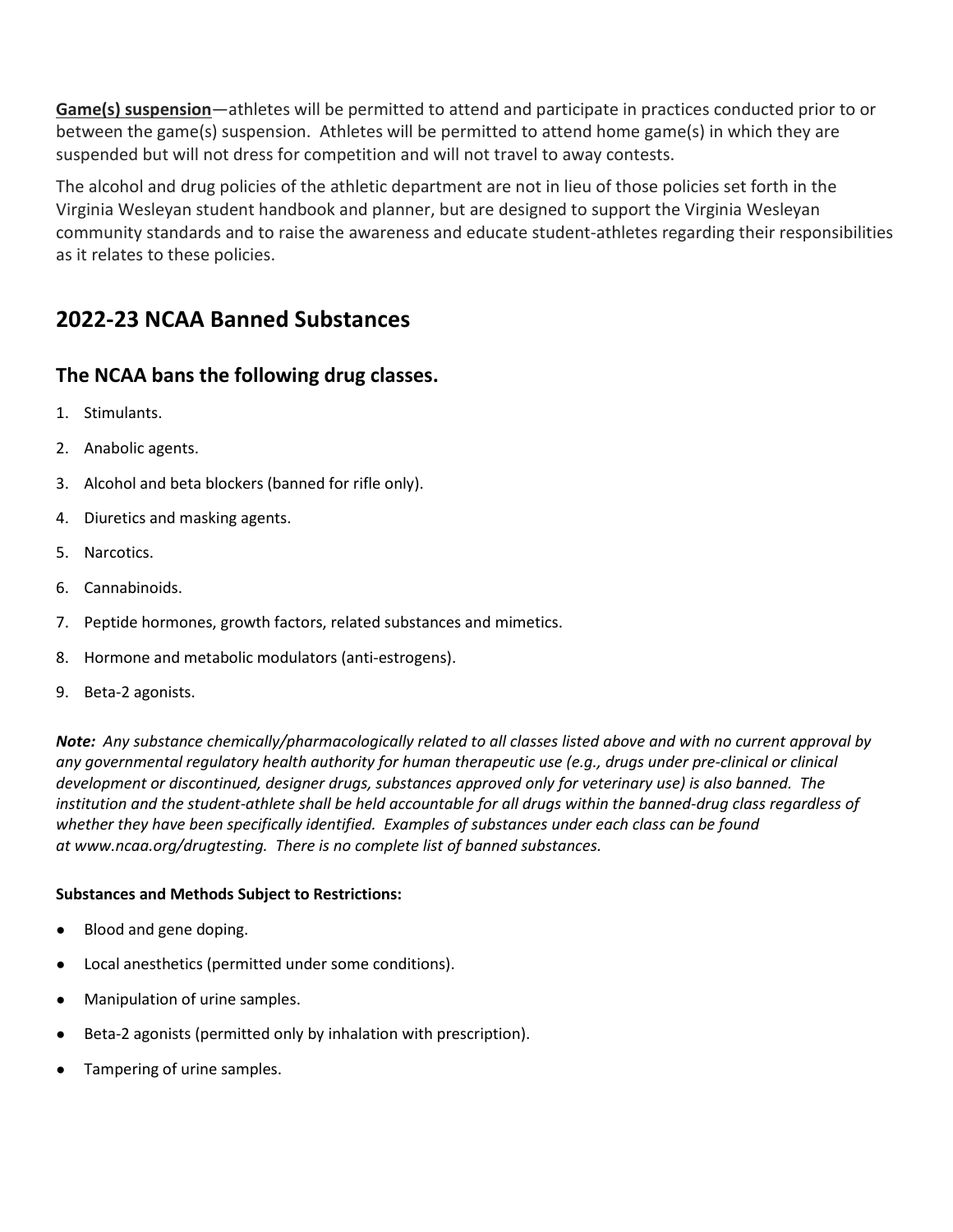#### **NCAA Nutritional/Dietary Supplements:**

#### *Warning: Before consuming any nutritional/dietary supplement product, review the product and its label with your athletics department staff!*

- Nutritional/Dietary supplements, including vitamins and minerals, are not well regulated and may cause a positive drug test.
- Student-athletes have tested positive and lost their eligibility using nutritional/dietary supplements.
- Many nutritional/dietary supplements are contaminated with banned substances not listed on the label.
- Any product containing a nutritional/dietary supplement ingredient is taken at your own risk.

Athletics department staff should provide guidance to student-athletes about supplement use, including a directive to have any product checked by qualified staff members before consuming. The NCAA subscribes only to Drug Free Sport AXISTM for authoritative review of label ingredients in medications and nutritional/dietary supplements. Contact the Drug Free Sport AXIS at 877-202-0769 or [www.dfsaxis.com](http://www.dfsaxis.com/) (password ncaa1, ncaa2 or ncaa3).

#### *Some* **Examples of NCAA Banned Substances in Each Drug Class**

*THERE IS NO COMPLETE LIST OF BANNED SUBSTANCES. DO NOT RELY ON THIS LIST TO RULE OUT ANY LABEL INGREDIENT.*